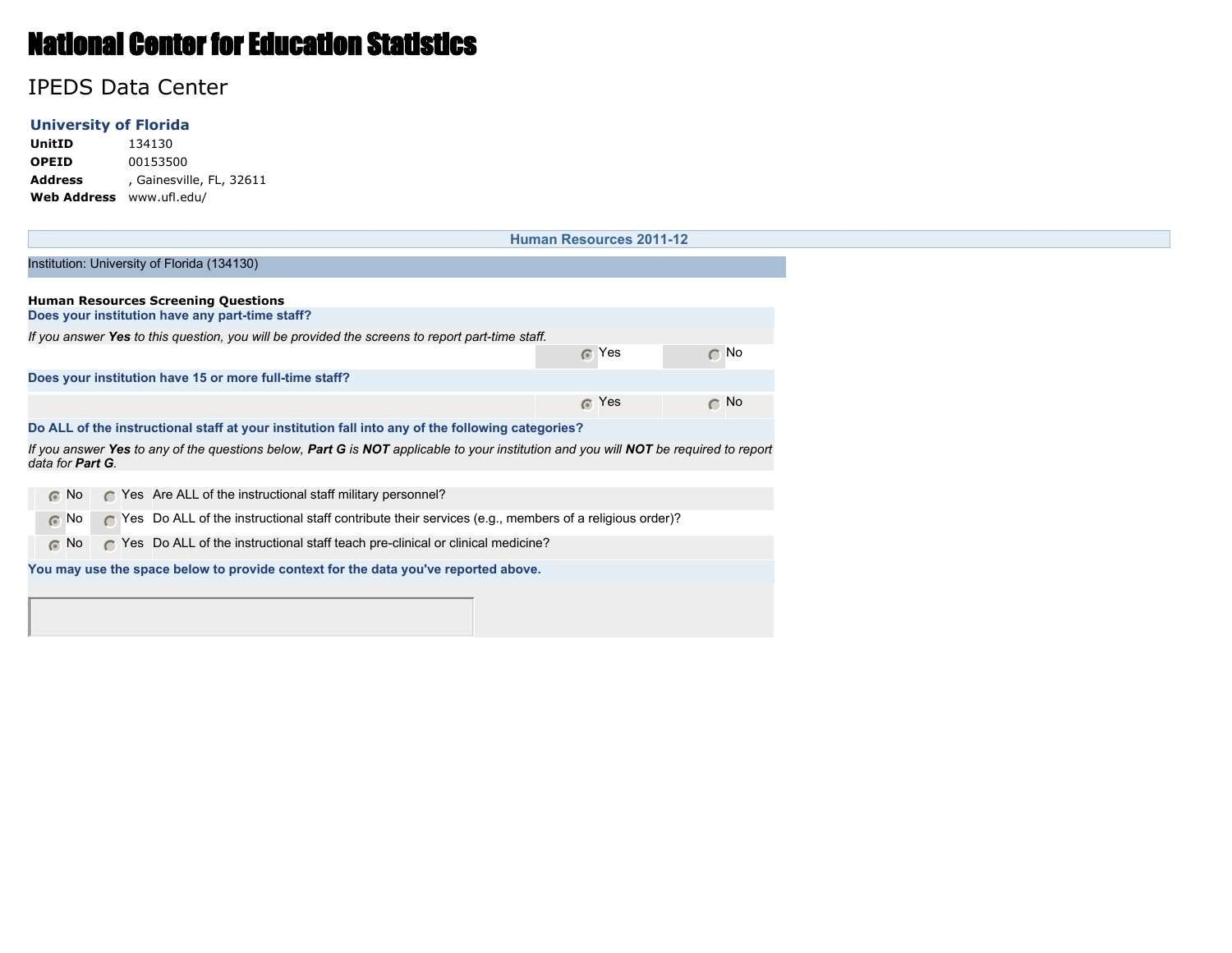#### **Human Resources Screening Questions**

**Did your institution hire any full-time permanent staff who were included on the payroll of the institution between July 1 and October 31, 2011 either for the** *first time* **or** *after a break in service* **AND who were still on the payroll of the institution As of November 1, 2011? (Exclude persons who have returned from sabbatical leave OR full-time staff who are working less-than-9-month contracts/teaching periods and whose primary responsibility is instruction, research, and/or public service.)**

*If you answer Yes to this question and your institution has 15 or more full-time staff, you will be provided the screens to report fulltime permanent new hires in the Fall Staff section (long version).*

**C** Yes C No.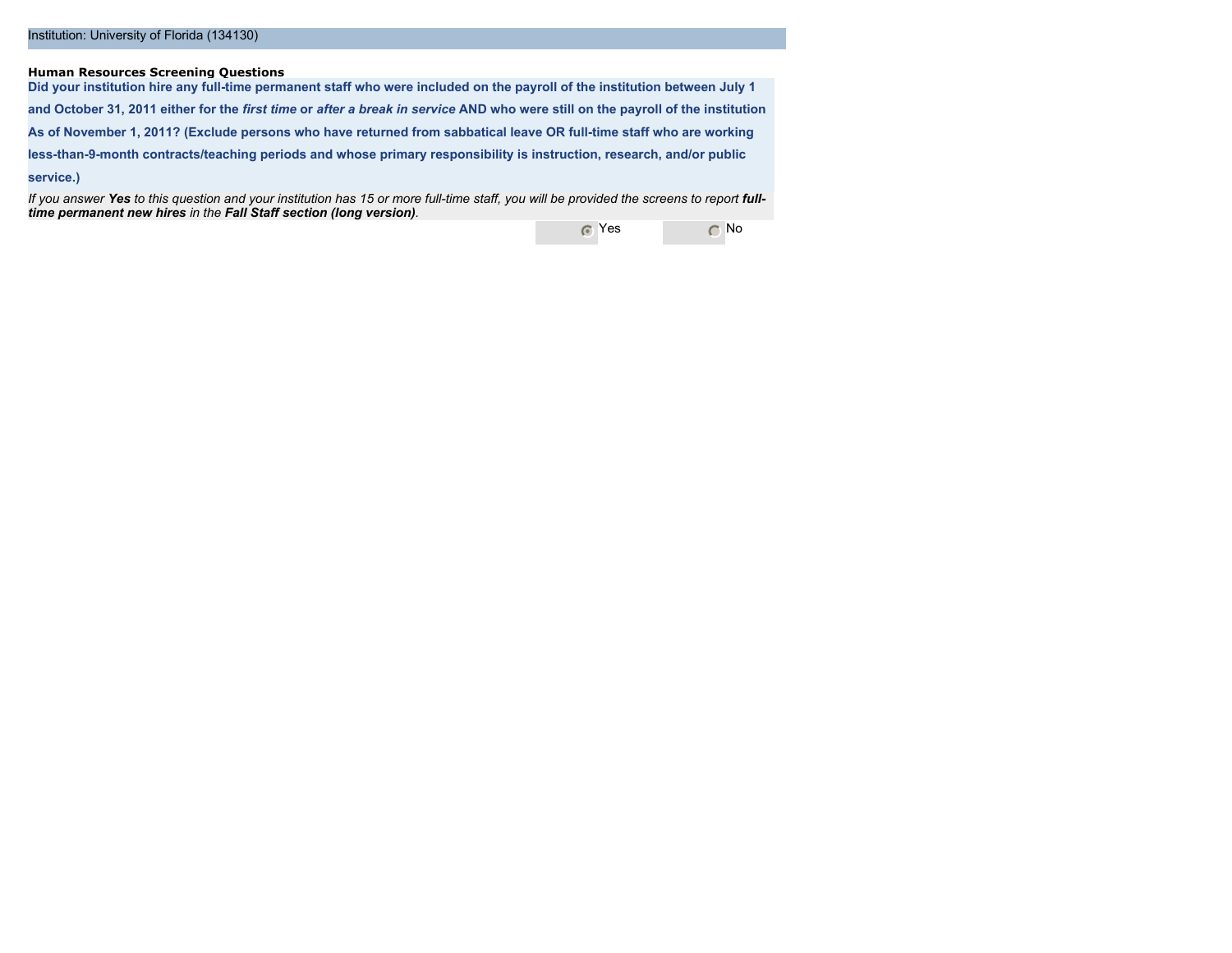#### **Part A - Employees by Assigned Position - Full-time staff, non-medical school**

**Number of full-time staff (non medical) by faculty status and primary function/occupational activity**

|                                                                                                                      |         | As of November 1, 2011                   |                                   |                   |             |
|----------------------------------------------------------------------------------------------------------------------|---------|------------------------------------------|-----------------------------------|-------------------|-------------|
| Primary function/                                                                                                    | Tenured | <b>Faculty status</b><br>On tenure track | Not on                            | Without           | Total       |
| occupational activity<br>(mutually exclusive categories)                                                             |         |                                          | tenure track/<br>no tenure system | faculty<br>status |             |
| Primarily instruction                                                                                                | 1,300   | 374                                      | 428                               |                   | 2,102       |
| Instruction/research/public service                                                                                  | 16      | 13                                       | 45                                |                   | 74          |
| Primarily instruction +<br>Instruction/research/public service                                                       | 1,316   | 387                                      | 473                               |                   | 02,176      |
| Primarily research                                                                                                   | 113     | 38                                       | 219                               |                   | 370         |
| Primarily public service                                                                                             | 122     | 95                                       | 222                               |                   | 439         |
| Primarily instruction +<br>Instruction/research/public service +<br>Primarily research + Primarily public<br>service | 1,551   | 520                                      | 914                               |                   | 02,985      |
| Executive/administrative/managerial                                                                                  | 166     | 11                                       | 36                                | 325               | 538         |
| Other professionals<br>(support/service)                                                                             | 34      | 35                                       | 7                                 | 2,539             | 2,615       |
| Technical and paraprofessionals                                                                                      |         |                                          |                                   | 804               | 804         |
| Clerical and secretarial                                                                                             |         |                                          |                                   | 1,600             | 1,600       |
| <b>Skilled crafts</b>                                                                                                |         |                                          |                                   | 459               | 459         |
| Service/Maintenance                                                                                                  |         |                                          |                                   | 725               | 725         |
| Total full time (non medical)                                                                                        | 1,751   | 566                                      | 957                               |                   | 6,452 9,726 |
| Total from prior year                                                                                                | 1,737   | 614                                      | 895                               |                   | 6,414 9,660 |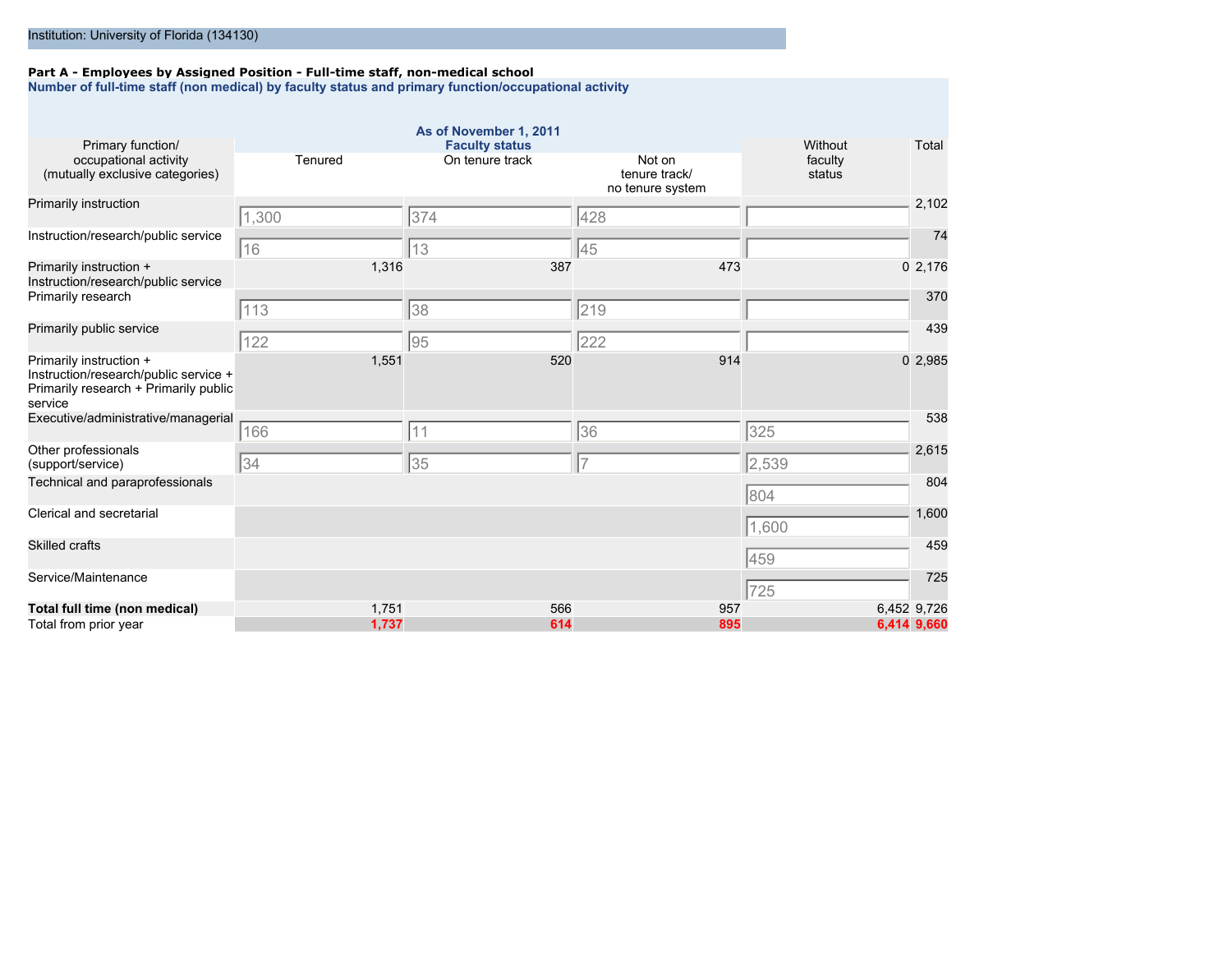### **Part A - Employees by Assigned Position - Full-time staff, medical school**

**\*\*\*\* Applicable to institutions with M.D. or D.O. programs \*\*\*\* Number of full-time staff (medical school) by faculty status and primary function/occupational activity**

|                                                                                                                      |             | As of November 1, 2011                   |                                   |                    |                 |
|----------------------------------------------------------------------------------------------------------------------|-------------|------------------------------------------|-----------------------------------|--------------------|-----------------|
| Primary function/<br>occupational activity                                                                           | Tenured     | <b>Faculty status</b><br>On tenure track | Not on                            | Without<br>faculty | Total           |
| (mutually exclusive categories)                                                                                      |             |                                          | tenure track/<br>no tenure system | status             |                 |
| Primarily instruction                                                                                                | 297         | 146                                      | 43                                |                    | 486             |
| Instruction/research/public service                                                                                  | $ 0\rangle$ | 10                                       | IО                                |                    | 0               |
| Primarily instruction +<br>Instruction/research/public service                                                       | 297         | 146                                      | 43                                |                    | 486<br>$\Omega$ |
| Primarily research                                                                                                   |             | IО                                       | 143                               |                    | 144             |
| Primarily public service                                                                                             |             | 13                                       | 666                               |                    | 670             |
| Primarily instruction +<br>Instruction/research/public service +<br>Primarily research + Primarily public<br>service | 299         | 149                                      | 852                               |                    | 1,300<br>0      |
| Executive/administrative/managerial                                                                                  | 18          | 10                                       | 23                                | 90                 | 131             |
| Other professionals<br>(support/service)                                                                             | 10          | 10                                       | 10                                | 803                | 803             |
| Technical and paraprofessionals                                                                                      |             |                                          |                                   | 136                | 136             |
| Clerical and secretarial                                                                                             |             |                                          |                                   | 585                | 585             |
| Skilled crafts                                                                                                       |             |                                          |                                   | 10                 | 0               |
| Service/Maintenance                                                                                                  |             |                                          |                                   |                    | 1               |
| Total full time (medical school)                                                                                     | 317         | 149                                      | 875                               |                    | 1,615 2,956     |
| Total from prior year<br>the contract of the contract of the con-                                                    | 323         | 149                                      | 814                               |                    | 1,577 2,863     |
|                                                                                                                      |             |                                          |                                   |                    |                 |

**If employees in other health-related disciplines are grouped with your medical school employees, please list the other health-related disciplines here.**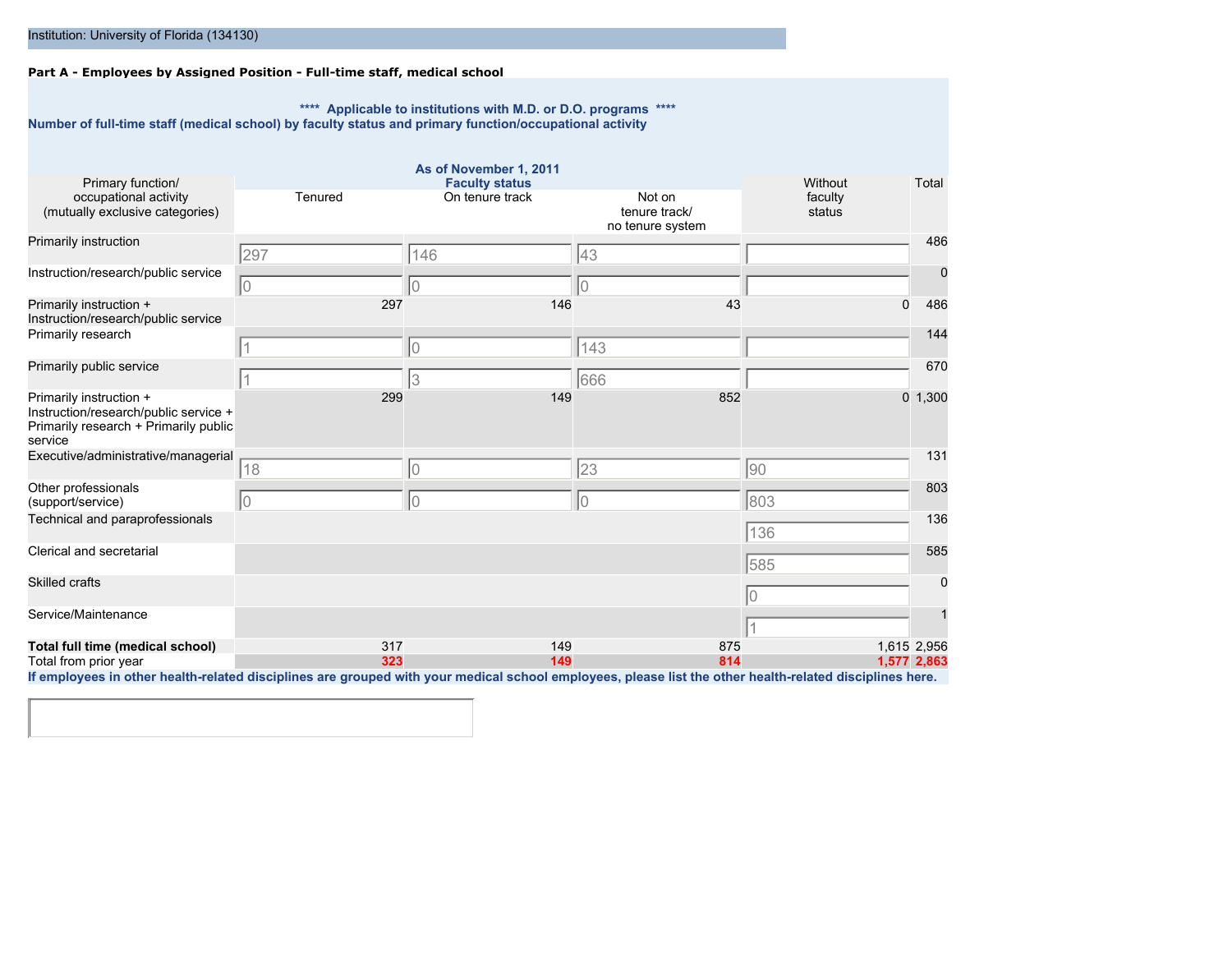#### **Part B - Employees by Assigned Position - Part-time staff, non-medical school**

**Number of part-time staff (non medical) by faculty status and primary function/occupational activity**

| Primary function/                                                                                                    |            | As of November 1, 2011<br><b>Faculty status</b> |                                             | Without           | Total          | Graduate assistants |
|----------------------------------------------------------------------------------------------------------------------|------------|-------------------------------------------------|---------------------------------------------|-------------------|----------------|---------------------|
| occupational activity<br>(mutually exclusive categories)                                                             | Tenured    | On tenure track                                 | Not on<br>tenure track/<br>no tenure system | faculty<br>status |                |                     |
| Primarily instruction                                                                                                | 57         | 10                                              | 305                                         |                   | 372            | 1,362               |
| Instruction/research/public service                                                                                  | $\sqrt{5}$ |                                                 | 14                                          |                   | 19             | 483                 |
| Primarily instruction +<br>Instruction/research/public service                                                       | 62         | 10                                              | 319                                         | $\overline{0}$    | 391            | 1,845               |
| Primarily research                                                                                                   | 4          |                                                 | 46                                          |                   | 50             | 2,051               |
| Primarily public service                                                                                             |            |                                                 | 134                                         |                   | 136            |                     |
| Primarily instruction +<br>Instruction/research/public service +<br>Primarily research + Primarily public<br>service | 67         | 11                                              | 499                                         | $\mathbf{0}$      | 577            | 3,896               |
| Executive/administrative/managerial                                                                                  |            |                                                 |                                             |                   | 9              |                     |
| Other professionals<br>(support/service)                                                                             |            |                                                 |                                             | 68                | 68             |                     |
| Technical and paraprofessionals                                                                                      |            |                                                 |                                             | 14                | 14             |                     |
| Clerical and secretarial                                                                                             |            |                                                 |                                             | 28                | 28             |                     |
| <b>Skilled crafts</b>                                                                                                |            |                                                 |                                             |                   |                |                     |
| Service/Maintenance                                                                                                  |            |                                                 |                                             | 2                 | $\overline{2}$ |                     |
| Total part time (non medical)                                                                                        | 68         | 11                                              | 500                                         |                   | 119 698        | 3,896               |
| Total from prior year                                                                                                | 74         | 12                                              | 470                                         | 126               | 682            | 3,992               |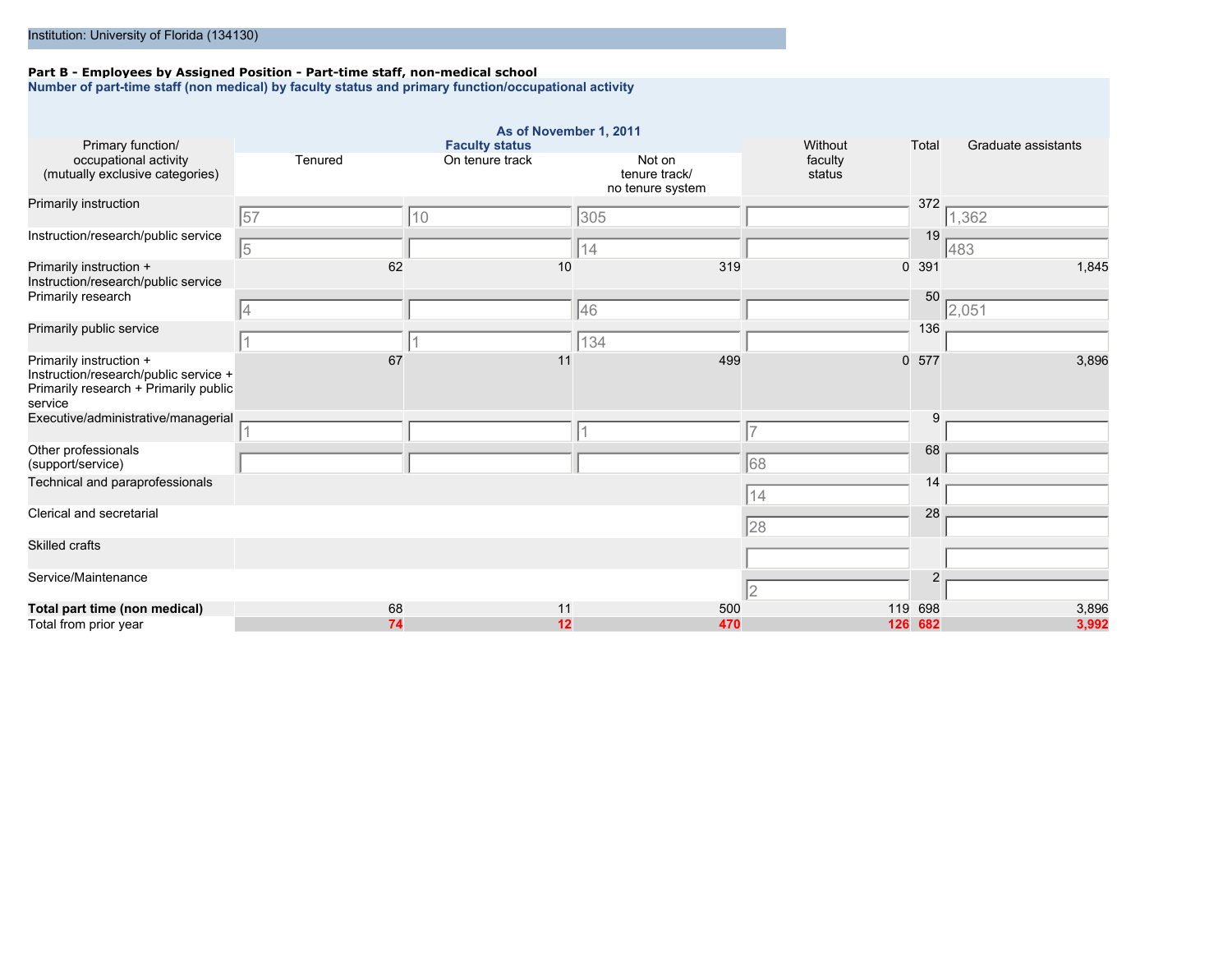### **Part B - Employees by Assigned Position - Part-time staff, medical school**

**\*\*\*\* Applicable to institutions with M.D. or D.O. programs \*\*\*\***

**Number of part-time staff (medical school) by faculty status and primary function/occupational activity**

|                                                                                                                                                                                                                     |          | As of November 1, 2011                   |                                             |                              |            |                     |
|---------------------------------------------------------------------------------------------------------------------------------------------------------------------------------------------------------------------|----------|------------------------------------------|---------------------------------------------|------------------------------|------------|---------------------|
| Primary function/<br>occupational activity<br>(mutually exclusive categories)                                                                                                                                       | Tenured  | <b>Faculty status</b><br>On tenure track | Not on<br>tenure track/<br>no tenure system | Without<br>faculty<br>status | Total      | Graduate assistants |
| Primarily instruction                                                                                                                                                                                               | 35       | 15                                       | 35                                          |                              | 75         | 64                  |
| Instruction/research/public<br>service/clinical                                                                                                                                                                     | 10       |                                          | 10                                          |                              | $\Omega$   | 29                  |
| Primarily instruction +<br>Instruction/research/public<br>service/clinical                                                                                                                                          | 35       | 5                                        | 35                                          | 0                            | 75         | 93                  |
| Primarily research                                                                                                                                                                                                  | O        |                                          | 21                                          |                              | 21         | 365                 |
| Primarily public service                                                                                                                                                                                            | l8       | 2                                        | 172                                         |                              | 182        |                     |
| Primarily instruction +<br>Instruction/research/public<br>service/clinical + Primarily research<br>+ Primarily public service                                                                                       | 43       |                                          | 228                                         |                              | 0.278      | 458                 |
| Executive/administrative/managerial                                                                                                                                                                                 |          |                                          | 2                                           |                              | Δ          |                     |
| Other professionals<br>(support/service)                                                                                                                                                                            |          |                                          |                                             | 42                           | 42<br>3    |                     |
| Technical and paraprofessionals                                                                                                                                                                                     |          |                                          |                                             | 3                            |            |                     |
| Clerical and secretarial                                                                                                                                                                                            |          |                                          |                                             | 9                            | 9          |                     |
| Skilled crafts                                                                                                                                                                                                      |          |                                          |                                             |                              |            |                     |
| Service/Maintenance                                                                                                                                                                                                 |          |                                          |                                             |                              | $\Omega$   |                     |
| Total part time (medical school)<br>Total from prior year<br>If ampleusee in other health related disciplines are arouned with your medical school employees, please list the other health related disciplines here | 44<br>46 | 10                                       | 230<br>215                                  | 55<br>49                     | 336<br>320 | 458<br>488          |

**If employees in other health-related disciplines are grouped with your medical school employees, please list the other health-related disciplines here.**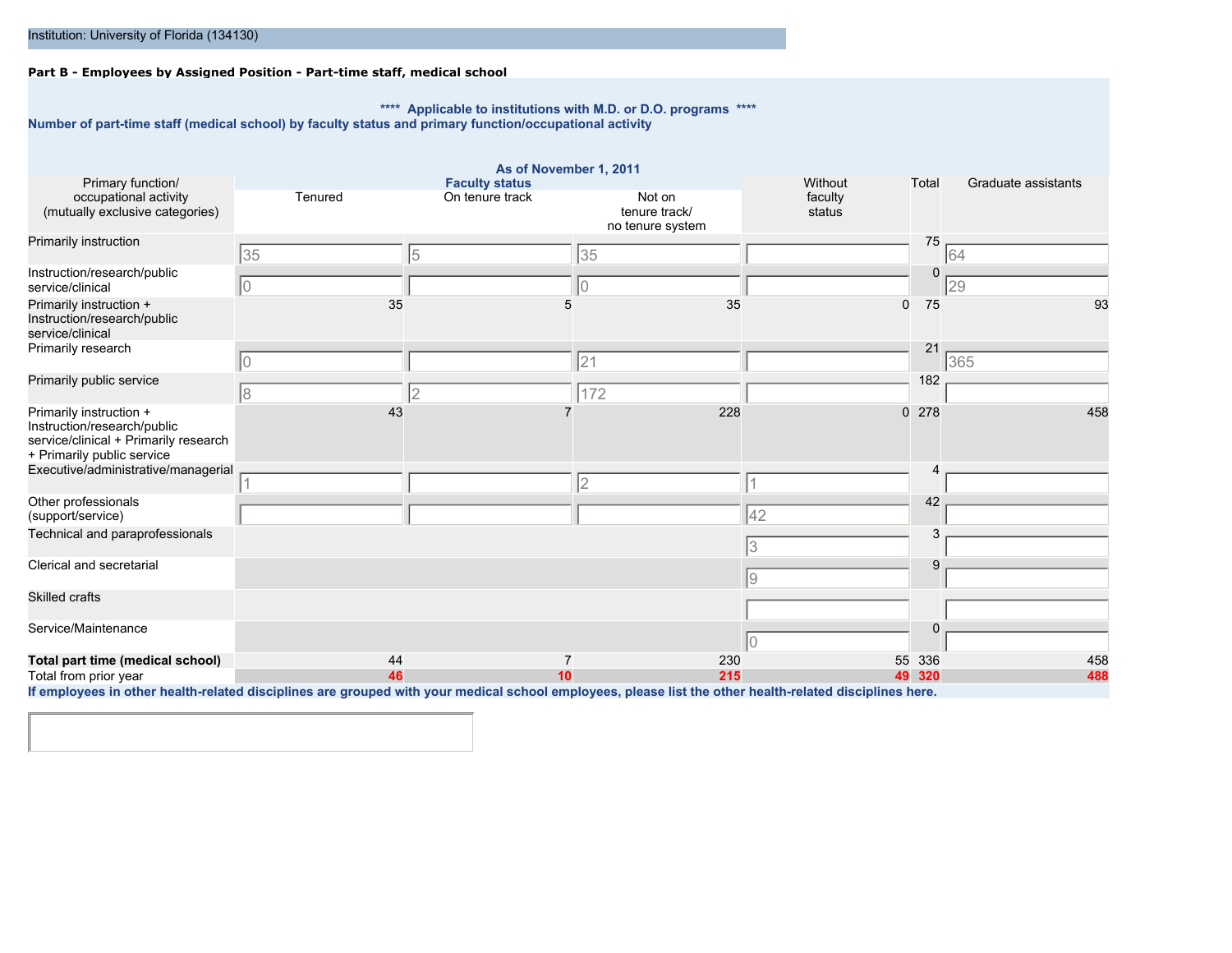#### **Part C - Employees by Assigned Position - Total number of staff**

**Total number of staff by employment status and primary function/occupational activity**

|                                                                                                                   |        | As of November 1, 2011                                        |       |                    |                        |                                              |                                           |
|-------------------------------------------------------------------------------------------------------------------|--------|---------------------------------------------------------------|-------|--------------------|------------------------|----------------------------------------------|-------------------------------------------|
| Primary function/occupational activity                                                                            |        | Full-time Full-time Part-time Part-time<br>from prior<br>year |       | from prior<br>year | Graduate<br>assistants | Graduate<br>assistants<br>from prior<br>year | Total including<br>Graduate<br>assistants |
| Primarily instruction                                                                                             | 2,588  | 2,610                                                         | 447   | 439                | 1,426                  | 1,469                                        | 4,461                                     |
| Instruction/research/public service                                                                               | 74     | 71                                                            | 19    | 19                 | 512                    | 503                                          | 605                                       |
| Primarily instruction + Instruction/research/public<br>service                                                    | 2,662  | 2,681                                                         | 466   | 458                | 1,938                  | 1,972                                        | 5,066                                     |
| Primarily research                                                                                                | 514    | 480                                                           | 71    | 61                 | 2,416                  | 2,508                                        | 3,001                                     |
| Primarily public service                                                                                          | 1.109  | 1,054                                                         | 318   | 306                | $\Omega$               |                                              | 1,427                                     |
| Primarily instruction + Instruction/research/public<br>service + Primarily research + Primarily public<br>service | 4,285  | 4,215                                                         | 855   | 825                | 4,354                  | 4,480                                        | 9,494                                     |
| Executive/administrative/managerial                                                                               | 669    | 626                                                           | 13    | 10                 | $\mathbf 0$            |                                              | 682                                       |
| Other professionals (support/service)                                                                             | 3.418  | 3,416                                                         | 110   | 99                 | $\mathbf 0$            |                                              | 3,528                                     |
| Technical and paraprofessionals                                                                                   | 940    | 989                                                           | 17    | 22                 | $\mathbf 0$            |                                              | 957                                       |
| Clerical and secretarial                                                                                          | 2,185  | 2,075                                                         | 37    | 44                 | $\mathbf 0$            |                                              | 2,222                                     |
| Skilled crafts                                                                                                    | 459    | 312                                                           | 0     |                    | $\Omega$               |                                              | 459                                       |
| Service/Maintenance                                                                                               | 726    | 890                                                           | 2     |                    | $\Omega$               |                                              | 728                                       |
| Grand total                                                                                                       | 12,682 | 12,523                                                        | 1,034 | 1,002              | 4,354                  | 4,480                                        | 18,070                                    |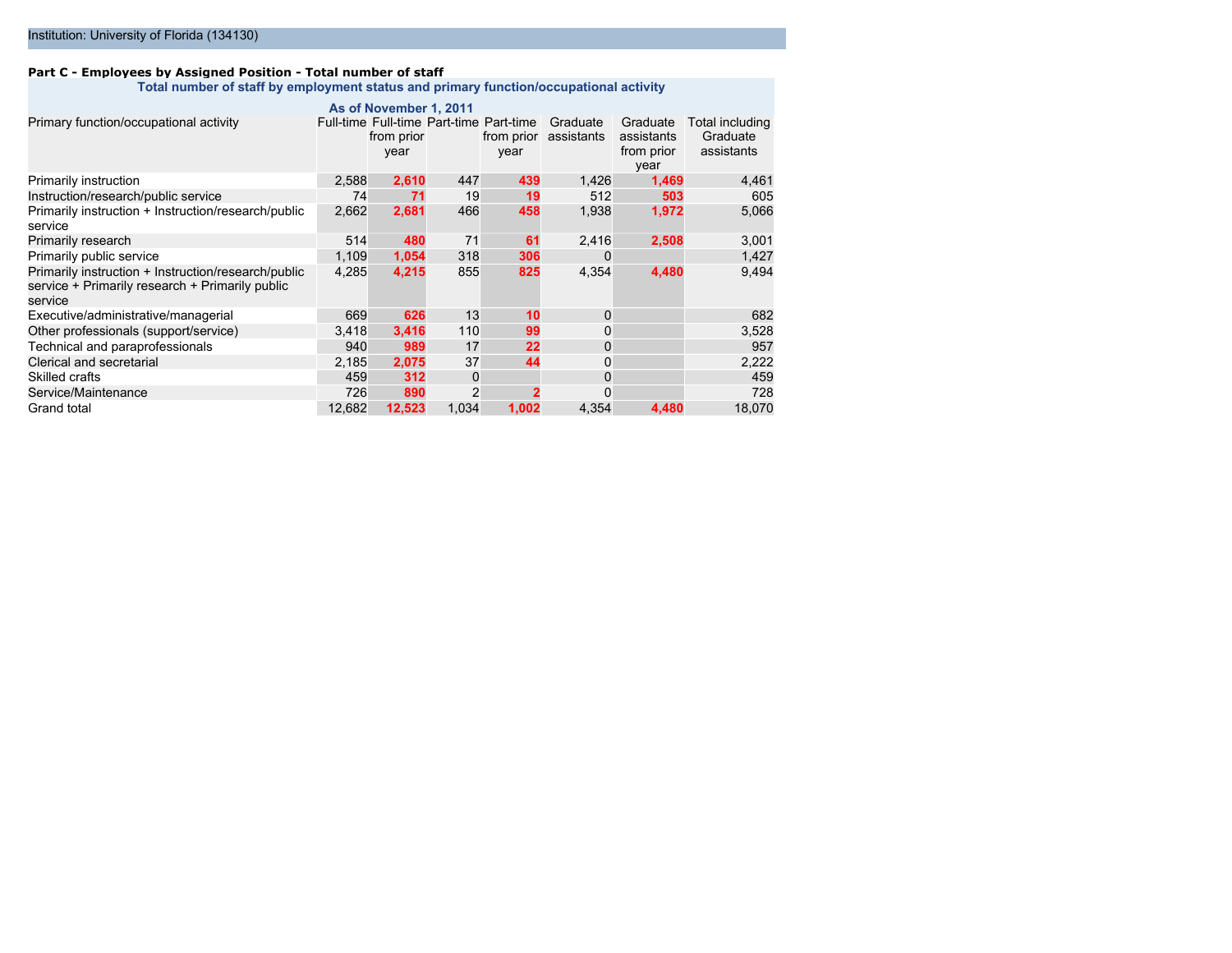#### **Part D - Salaries - Full-time instructional staff by contract length/teaching period - Headcount Number of full-time instructional staff by contract length/teaching period, gender, and academic rank**

| Gender and academic rank                    | Less-than-9-month | As of November 1, 2011<br>9/10-month | 11/12-month | Total       |
|---------------------------------------------|-------------------|--------------------------------------|-------------|-------------|
| Men                                         |                   |                                      |             |             |
| Professors                                  |                   | 387                                  | 209         | 596         |
| Associate professors                        |                   | 267                                  | 111         | 378         |
| Assistant professors                        |                   | 146                                  | 74          | 220         |
| Instructors                                 |                   |                                      |             | 0           |
| Lecturers                                   |                   | 64                                   | 36          | 100         |
| No academic rank                            |                   | 23                                   | 80          | 103         |
| <b>Total men</b>                            |                   | 887                                  |             | 510 1,397   |
| Total men from prior year                   |                   | 898                                  |             | 511         |
| Women                                       |                   |                                      |             |             |
| Professors                                  |                   | 104                                  | 56          | 160         |
| Associate professors                        |                   | 143                                  | 62          | 205         |
| Assistant professors                        |                   | 93                                   | 53          | 146         |
| Instructors                                 |                   |                                      |             | $\mathbf 0$ |
| Lecturers                                   |                   | 84                                   | 41          | 125         |
| No academic rank                            |                   | 53                                   | 90          | 143         |
| <b>Total women</b>                          |                   | 477                                  |             | 302<br>779  |
| Total women from prior year                 |                   | 476                                  |             | 295         |
| Total (men + women)                         |                   | 1,364                                |             | 812 2,176   |
| <b>Total from EAP</b>                       |                   |                                      |             | 2,176       |
| Total from prior year (Salaries<br>section) |                   | 1,374                                |             | 806 2,180   |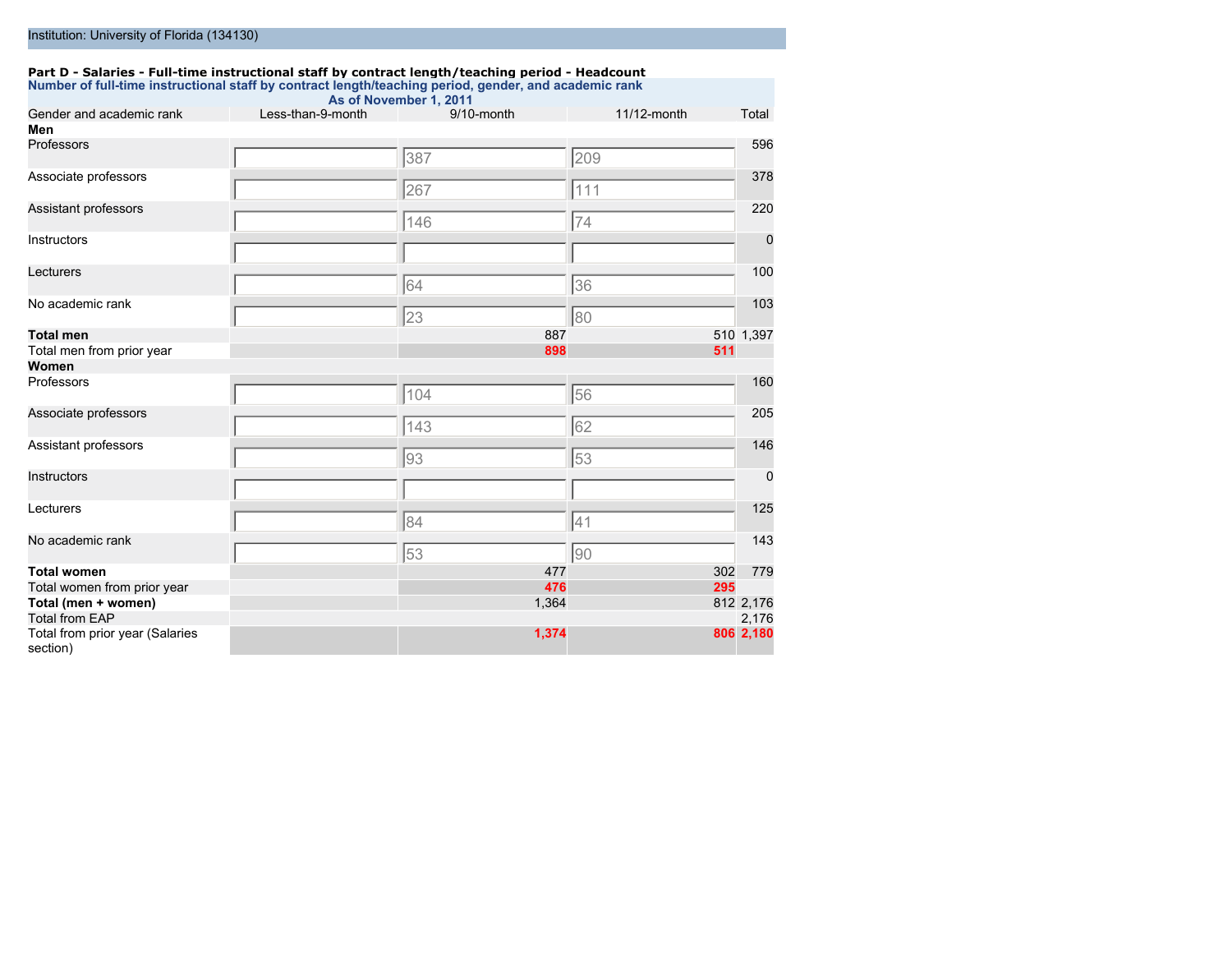**Part D - Salaries - Full-time instructional staff on 9/10-month contracts/teaching periods - Faculty status**

**\*\*\*\* Applicable to 4-year degree-granting institutions and above only \*\*\*\***

**Number of full-time instructional staff on 9/10-month contracts/teaching periods by faculty status, gender, and academic rank**

|                                     |         | <b>Faculty status</b> | As of November 1, 2011                      |                              | Total from                      |
|-------------------------------------|---------|-----------------------|---------------------------------------------|------------------------------|---------------------------------|
| Gender<br>and<br>academic<br>rank   | Tenured | On tenure track       | Not on<br>tenure track/<br>no tenure system | Without<br>faculty<br>status | Part D<br>(Headcount<br>screen) |
| Men                                 |         |                       |                                             |                              |                                 |
| Professors                          | 381     | $\overline{2}$        | 4                                           | 0                            | 387                             |
| Associate<br>Professors 250         |         | 13                    | $\overline{4}$                              | $\hbox{O}$                   | 267                             |
| Assistant<br>Professors 6           |         | 120                   | 20                                          | $\circ$                      | 146                             |
| Instructors                         |         |                       |                                             |                              |                                 |
| Lecturers                           |         |                       |                                             |                              | 64                              |
|                                     |         | 1                     | 62                                          | $\overline{0}$               |                                 |
| No<br>academic<br>rank              | 13      | 4                     | 6                                           | $\circ$                      | 23                              |
| <b>Total men</b>                    | 651     | 140                   | 96                                          | $\mathbf{0}$                 | 887                             |
| <b>Total men</b><br>prior year      | 640     | 169                   | 89                                          | $\bf{0}$                     | 898                             |
| Women                               |         |                       |                                             |                              |                                 |
| Professors                          | 100     | $\mathbf 1$           | 3                                           | 10                           | 104                             |
| Associate                           |         | $\overline{7}$        | lo                                          | $\overline{0}$               | 143                             |
| Professors 136<br>Assistant         |         |                       |                                             |                              | 93                              |
| Professors 0                        |         | 81                    | 12                                          | lo                           |                                 |
| Instructors                         |         |                       |                                             |                              |                                 |
| Lecturers                           | 10      | $\overline{0}$        | 84                                          | $\overline{0}$               | 84                              |
| No                                  |         |                       |                                             |                              | 53                              |
| academic<br>rank                    | 19      | 27                    | $\overline{7}$                              | lo                           |                                 |
| <b>Total</b><br>women               | 255     | 116                   | 106                                         | 0                            | 477                             |
| <b>Total</b><br>women<br>prior year | 262     | 118                   | 96                                          | $\bf{0}$                     | 476                             |
| <b>Total</b><br>$(men +$<br>women)  | 906     | 256                   | 202                                         | 0                            | 1,364                           |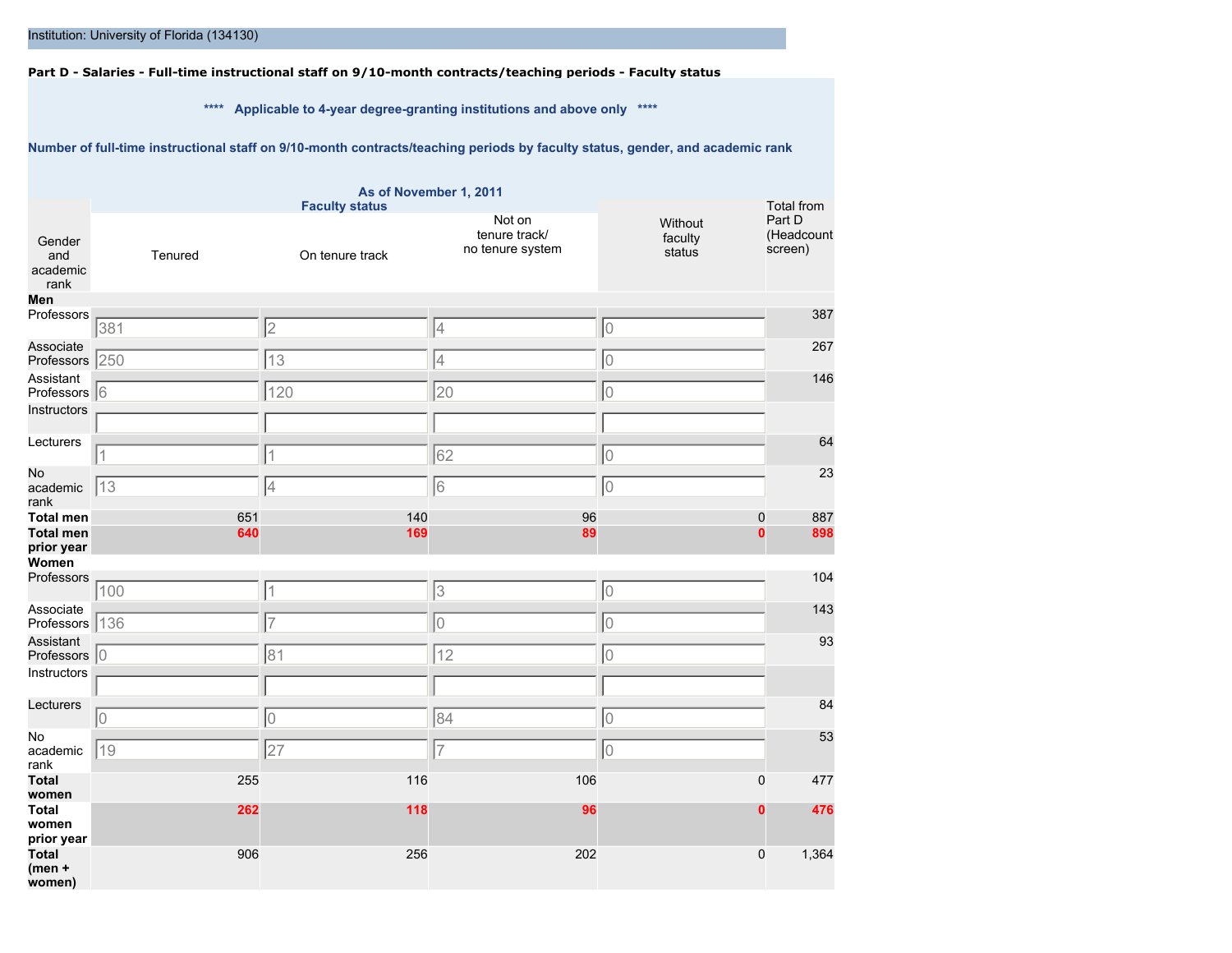**Part D - Salaries - Full-time instructional staff on 11/12-month contracts/teaching periods - Faculty status**

**\*\*\*\* Applicable to 4-year degree-granting institutions and above only \*\*\*\***

**Number of full-time instructional staff on 11/12-month contracts/teaching periods by faculty status, gender, and academic rank**

|                                     |         | <b>Faculty status</b> | As of November 1, 2011                      |                              | <b>Total from</b>               |
|-------------------------------------|---------|-----------------------|---------------------------------------------|------------------------------|---------------------------------|
| Gender<br>and<br>academic<br>rank   | Tenured | On tenure track       | Not on<br>tenure track/<br>no tenure system | Without<br>faculty<br>status | Part D<br>(Headcount<br>screen) |
| Men                                 |         |                       |                                             |                              |                                 |
| Professors                          | 197     | 4                     | 8                                           | 10                           | 209                             |
| Associate                           |         |                       |                                             |                              | 111                             |
| Professors 102                      |         | 8                     | $\overline{1}$                              | $\overline{0}$               |                                 |
| Assistant                           |         |                       |                                             |                              | 74                              |
| Professors 0                        |         | 61                    | 13                                          | 0                            |                                 |
| Instructors                         |         |                       |                                             |                              |                                 |
| Lecturers                           |         |                       |                                             |                              | 36                              |
|                                     | 10      | 10                    | 36                                          | 0                            |                                 |
| No                                  |         |                       |                                             |                              | 80                              |
| academic<br>rank                    | 11      | 10                    | 79                                          | 0                            |                                 |
| <b>Total men</b>                    | 300     | 73                    | 137                                         | $\mathbf 0$                  | 510                             |
| <b>Total men</b>                    | 303     | 75                    | 133                                         | $\bf{0}$                     | 511                             |
| prior year                          |         |                       |                                             |                              |                                 |
| Women<br>Professors                 |         |                       |                                             |                              | 56                              |
|                                     | 53      | 3                     | 10                                          | 10                           |                                 |
| Associate                           |         |                       |                                             |                              | 62                              |
| Professors 55                       |         | $\overline{7}$        | 10                                          | 0                            |                                 |
| Assistant<br>Professors 2           |         | 47                    | 4                                           | lo                           | 53                              |
| Instructors                         |         |                       |                                             |                              |                                 |
|                                     |         |                       |                                             |                              |                                 |
| Lecturers                           |         |                       |                                             |                              | 41                              |
|                                     | 10      | 1                     | $\sqrt{40}$                                 | 0                            |                                 |
| No<br>academic                      | 10      | 10                    | $\sqrt{90}$                                 | 0                            | 90                              |
| rank                                |         |                       |                                             |                              |                                 |
| <b>Total</b><br>women               | 110     | 58                    | 134                                         | $\mathbf 0$                  | 302                             |
| <b>Total</b><br>women<br>prior year | 105     | 59                    | 131                                         | $\bf{0}$                     | 295                             |
| <b>Total</b><br>$(men +$<br>women)  | 410     | 131                   | 271                                         | 0                            | 812                             |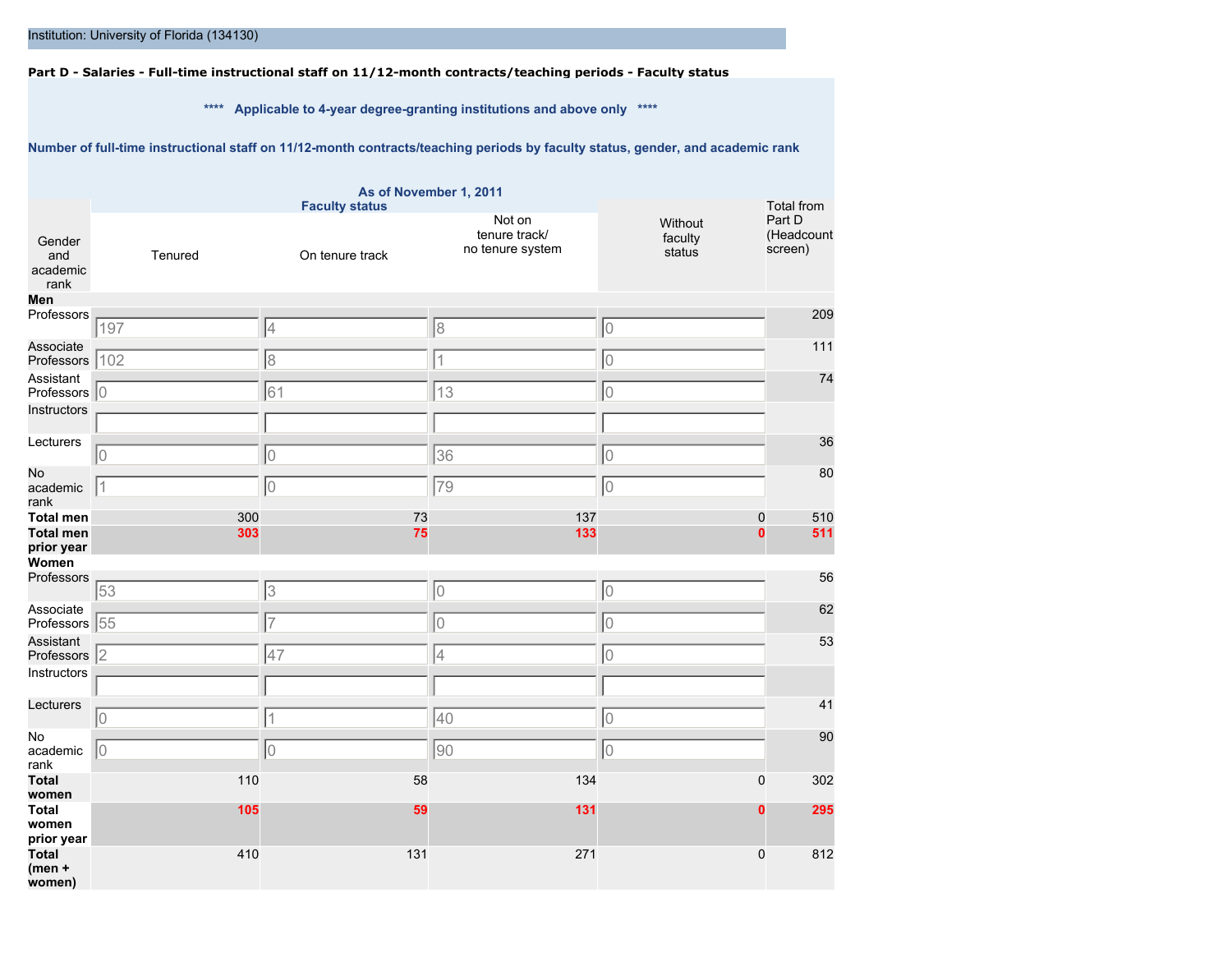### **Part E - Salaries - Full-time instructional staff on 9/10-month contracts/teaching periods - Salary outlays Salaries of full-time instructional staff on 9/10-month contracts/teaching periods by gender and academic rank**

|                          |                                                | As of November 1, 2011 |                         |                                 |
|--------------------------|------------------------------------------------|------------------------|-------------------------|---------------------------------|
| Gender and academic rank | <b>Total from Part D</b><br>(Headcount screen) | Salary outlays         | Average<br>salary       | Prior year<br>Average<br>salary |
| Men                      |                                                |                        |                         |                                 |
| Professors               | 387                                            | 49,623,345             | 128,226                 | 128,592                         |
| Associate professors     | 267                                            | 22,567,835             | 84,524                  | 84,554                          |
| Assistant professors     | 146                                            | 11,795,975             | 80,794                  | 77,783                          |
| Instructors              |                                                |                        |                         |                                 |
| Lecturers                | 64                                             | 3,979,848              | 62,185                  | 60,223                          |
| No academic rank         | 23                                             | 1,074,031              | 46,697                  | 47,807                          |
| <b>Total men</b>         | 887                                            |                        | 89,041,034<br>100,384   | 99,039                          |
| Women                    |                                                |                        |                         |                                 |
| Professors               | 104                                            | 12,045,874             | 115,826                 | 114,648                         |
| Associate professors     | 143                                            | 10,932,083             | 76,448                  | 76,733                          |
| Assistant professors     | 93                                             | 6,551,571              | 70,447                  | 66,443                          |
| Instructors              |                                                |                        |                         |                                 |
| Lecturers                | 84                                             | 4,350,329              | 51,790                  | 52,004                          |
| No academic rank         | 53                                             | 2,235,573              | 42,181                  | 43,121                          |
| <b>Total women</b>       | 477                                            |                        | 36,115,430<br>75,714    | 74,587                          |
| Total (men + women)      | 1,364                                          |                        | 125, 156, 464<br>91,757 | 90,568                          |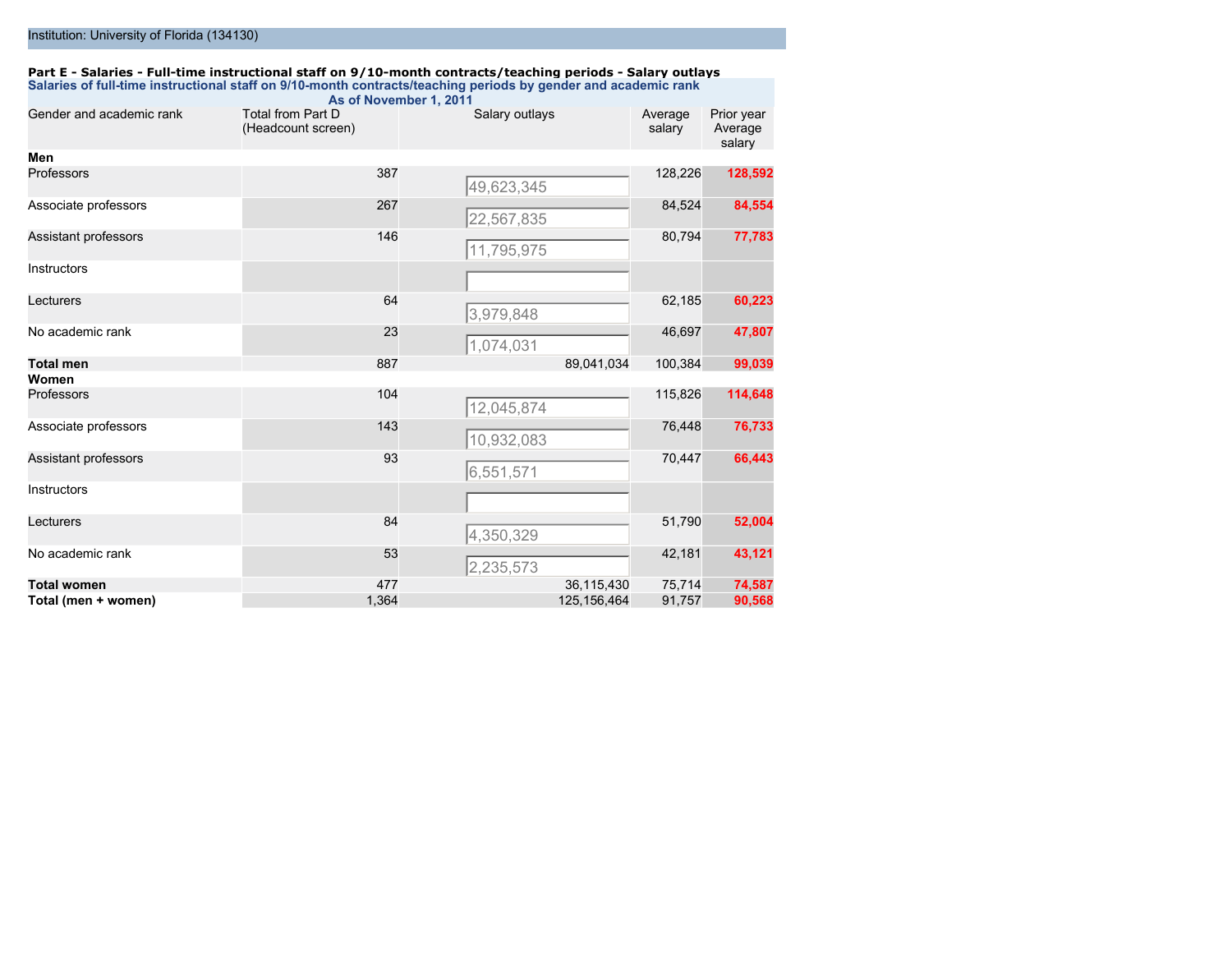### **Part E - Salaries - Full-time instructional staff on 11/12-month contracts/teaching periods - Salary outlays Salaries of full-time instructional staff on 11/12-month contracts/teaching periods by gender and academic rank**

|                          |                                         | As of November 1, 2011 |                |                              |
|--------------------------|-----------------------------------------|------------------------|----------------|------------------------------|
| Gender and academic rank | Total from Part D<br>(Headcount screen) | Salary outlays         | Average salary | Prior year<br>Average salary |
| Men                      |                                         |                        |                |                              |
| Professors               | 209                                     | 31,140,182             | 148,996        | 147,651                      |
| Associate professors     | 111                                     | 11,646,691             | 104,925        | 103,825                      |
| Assistant professors     | 74                                      | 6,196,741              | 83,740         | 83,900                       |
| Instructors              |                                         |                        |                |                              |
| Lecturers                | 36                                      | 2,911,298              | 80,869         | 84,529                       |
| No academic rank         | 80                                      | 5,281,272              | 66,016         | 67,788                       |
| <b>Total men</b>         | 510                                     | 57,176,184             | 112,110        | 110,939                      |
| Women                    |                                         |                        |                |                              |
| Professors               | 56                                      | 7,686,632              | 137,261        | 135,642                      |
| Associate professors     | 62                                      | 6,429,461              | 103,701        | 101,511                      |
| Assistant professors     | 53                                      | 4,512,314              | 85,138         | 84,474                       |
| Instructors              |                                         |                        |                |                              |
| Lecturers                | 41                                      | 2,624,297              | 64,007         | 65,421                       |
| No academic rank         | 90                                      | 5,543,138              | 61,590         | 59,836                       |
| <b>Total women</b>       | 302                                     | 26,795,842             | 88,728         | 87,676                       |
| Total (men + women)      | 812                                     | 83,972,026             | 103,414        | 102,425                      |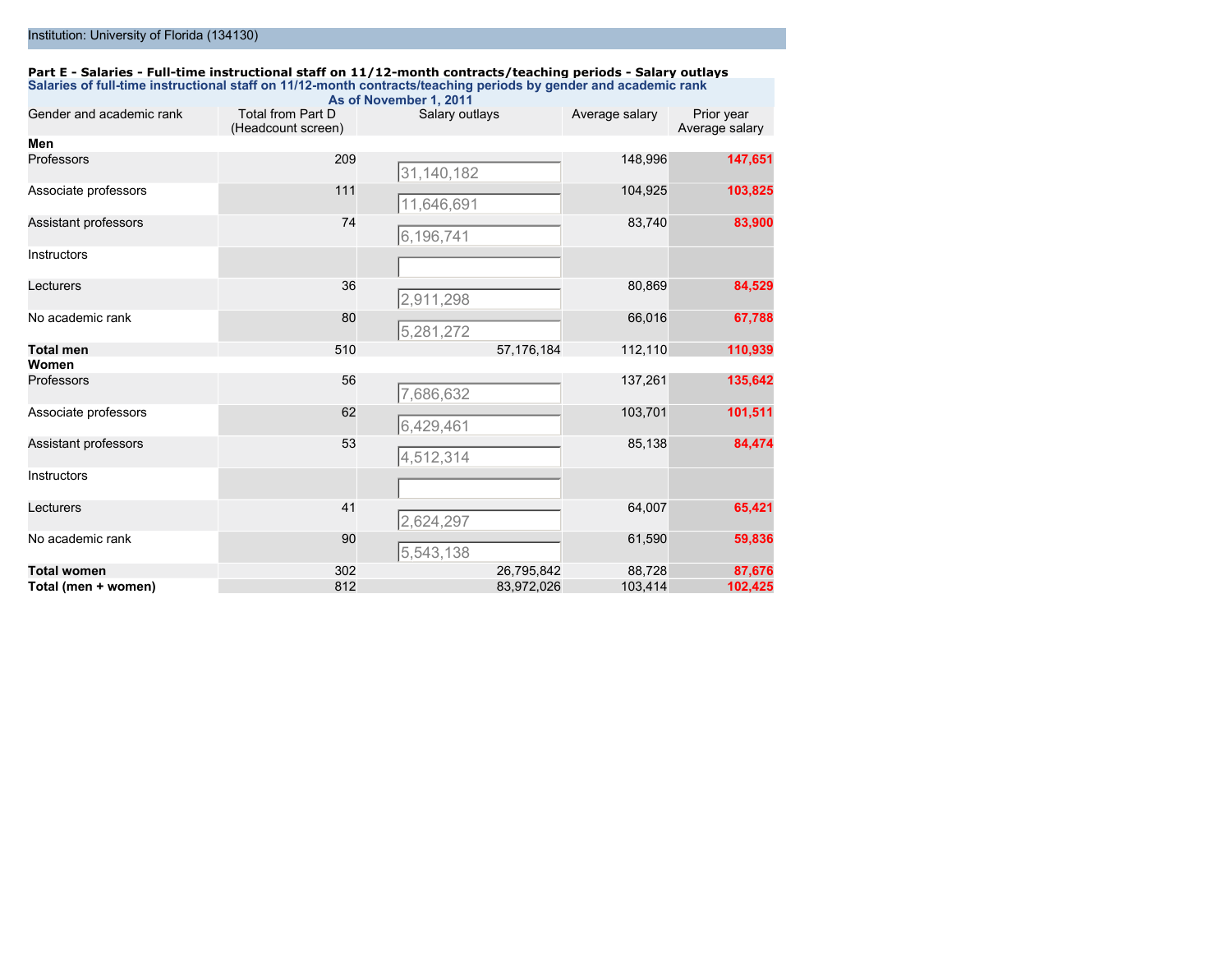#### **Part G - Fall Staff - Full-time instruction/research/public service staff - Tenured**

**Number of full-time staff with faculty status who are Tenured and whose primary responsibility is instruction, research, and/or public service by academic rank, gender, and race/ethnicity**

#### **As of November 1, 2011**

### •**Report Hispanic/Latino individuals of any race as Hispanic/Latino**

•**Report race for non-Hispanic/Latino individuals only**

#### Gender and race/ethnicity Professors Associate professors Assistant professors **Instructors** Instructors Lecturers No academic rank Total **Men** Nonresident alien 6 Hispanic/Latino 63 American Indian or Alaska Native 0 Asian 142 Black or African American 28 **Native** Hawaiian or Other Pacific Islander 0 White **1,095** - 2,095 - 2,095 - 2,095 - 2,095 - 2,095 - 2,095 - 2,095 - 2,095 - 2,095 - 2,095 - 2,095 - 2,095 - 2,095 - 2,095 - 2,095 - 2,095 - 2,095 - 2,095 - 2,095 - 2,095 - 2,095 - 2,095 - 2,095 - 2,095 - 2,095 - 2,095 Two or more races  $\mathbf c$ Race and ethnicity unknown 4 **Total men** 823 459 6 1 58 1,347 **Women** Nonresident alien 1 Hispanic/Latino 20 American Indian or Alaska Native 0 Asian <u>performance and the contract of the contract of the contract of the contract of the contract of the contract of the contract of the contract of the contract of the contract of the contract of the contract of the con</u> Black or African American 33 Native Hawaiian or Other Pacific Islander 0 White **Products and the contract of the contract of the contract of the contract of the contract of the contract of the contract of the contract of the contract of the contract of the contract of the contract of the contra** Two or more races 2 2 4 0 0 0 26 34 0 0 3 0 0 0 0 0 82 60 0 0 0 8 15 0 0 5 0 0 0 0 0 699 339 6 1 50 5 4 0 0 0 1 3 0 0 0 0 1 0 0 0 5 12 12 0 10 12 13 0 0 0 0 0 12 **12** 12 **12** 12 **12** 12 7 17 17 10 10 10 10 10 10 10 10 0 0 0 0 0 161 169 2 0 84 1 1 0 0 0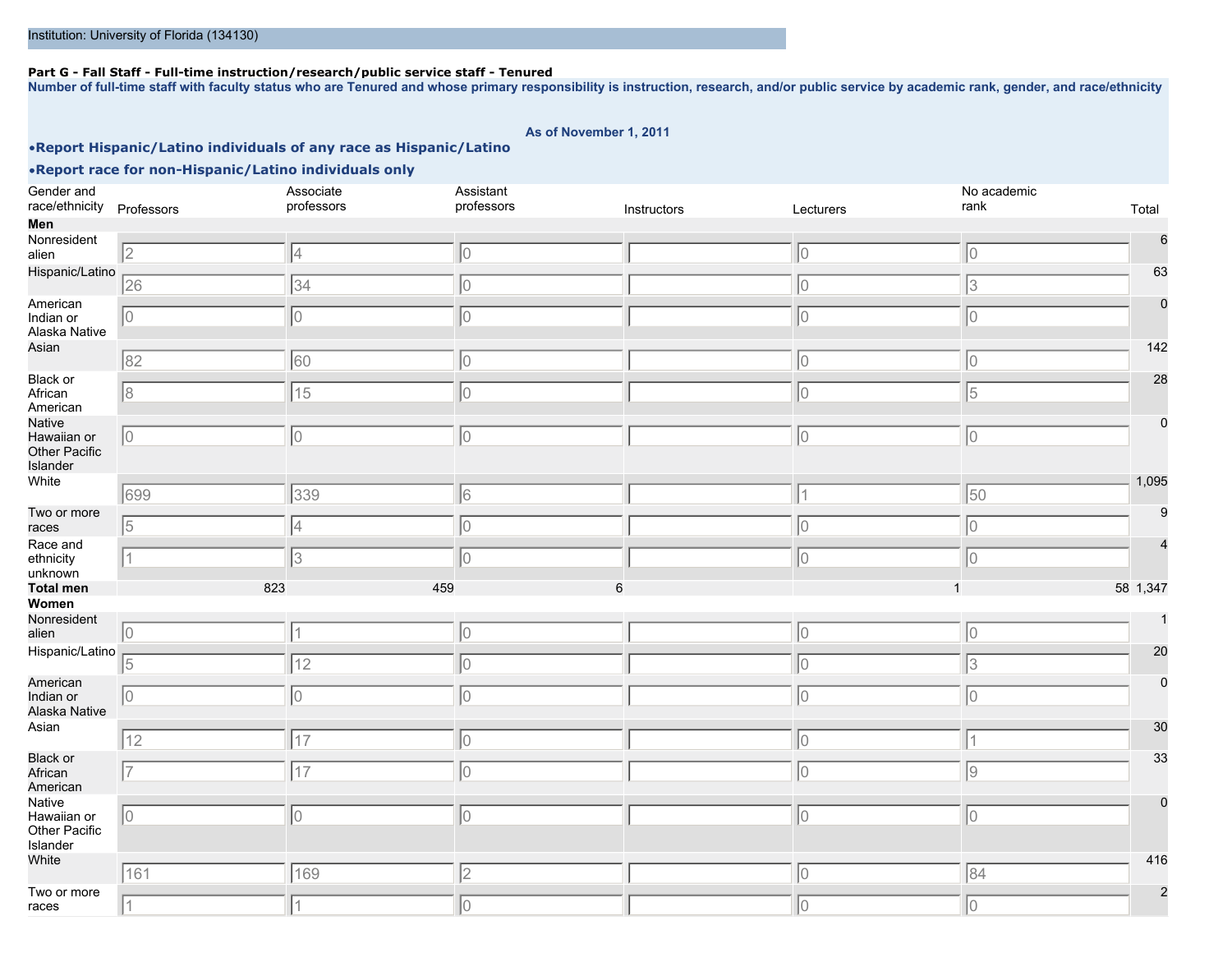| Race and           |       |     |  |    |           |
|--------------------|-------|-----|--|----|-----------|
| ethnicity          |       |     |  |    |           |
| unknown            |       |     |  |    |           |
| <b>Total women</b> | 186   | 218 |  | 97 | 503       |
| <b>Total</b>       | 1,009 | 677 |  |    | 155 1,850 |
| (men+women)        |       |     |  |    |           |
| Total from EAP     |       |     |  |    | 1,850     |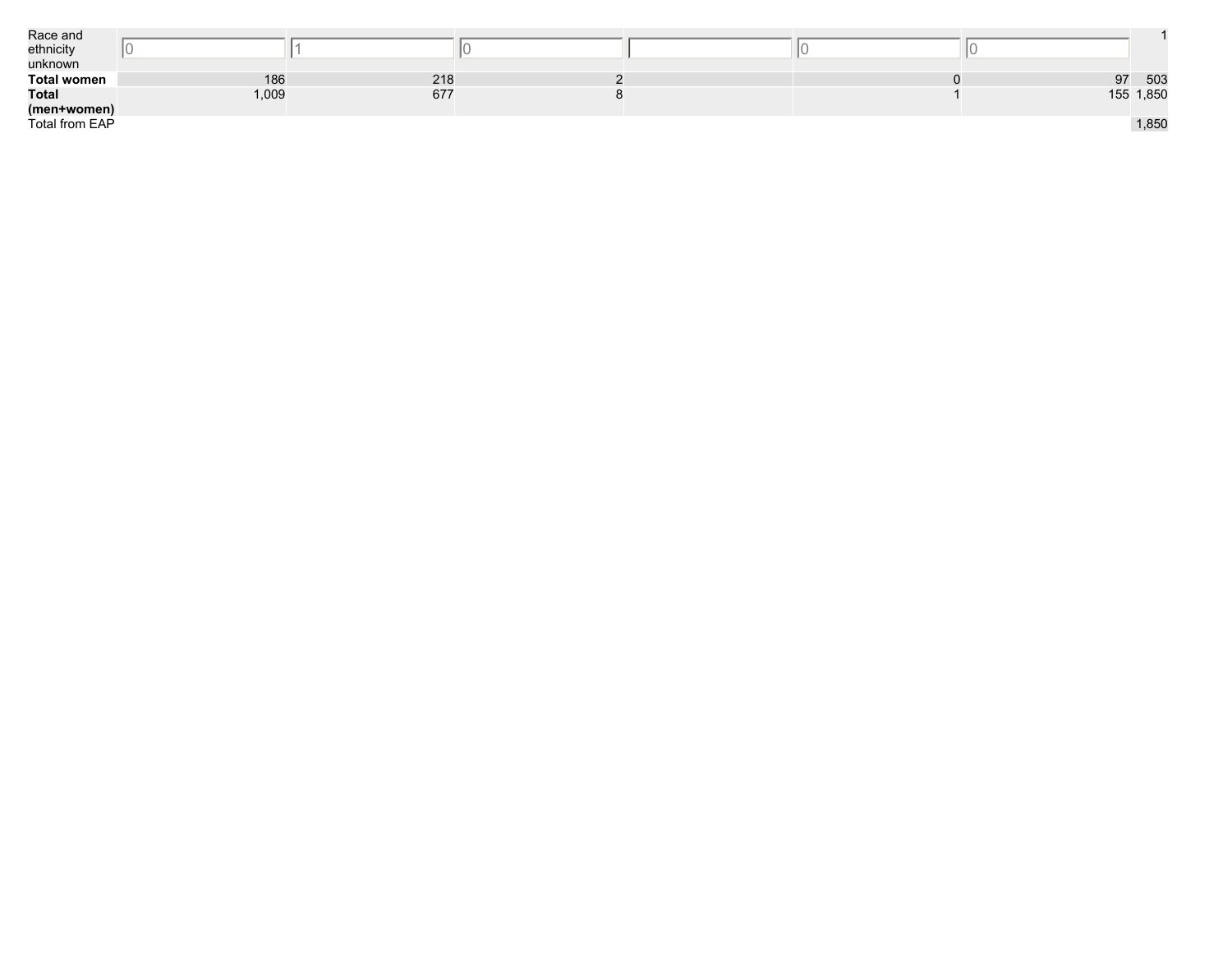### **Part G - Fall Staff - Full-time instruction/research/public service staff - On tenure track**

**Number of full-time staff with faculty status who are On tenure track and whose primary responsibility is instruction, research, and/or public service by academic rank, gender, and**

**race/ethnicity**

**As of November 1, 2011**

### •**Report Hispanic/Latino individuals of any race as Hispanic/Latino**

| Gender and<br>race/ethnicity                       | Professors  | Associate<br>professors | Assistant<br>professors | Instructors | Lecturers | No academic<br>rank<br>Total |
|----------------------------------------------------|-------------|-------------------------|-------------------------|-------------|-----------|------------------------------|
| Men                                                |             |                         |                         |             |           |                              |
| Nonresident<br>alien                               |             | 4                       | 35                      |             | 10        | 40<br>10                     |
| Hispanic/Latino                                    | 1           | 5                       | 16                      |             | 10        | 22<br>0                      |
| American<br>Indian or<br>Alaska Native             | 10          | 10                      | 11                      |             | 10        | $\mathcal{P}$<br>$\vert$ 1   |
| Asian                                              | 5           | 8                       | 44                      |             | 10        | 58<br>1                      |
| Black or<br>African<br>American                    | 10          | 2                       | 14                      |             | 10        | 17<br>$\overline{1}$         |
| Native<br>Hawaiian or<br>Other Pacific<br>Islander | $ 0\rangle$ | 10                      | $\vert$ 1               |             | 10        | 10                           |
| White                                              | 13          | 23                      | 172                     |             | $\vert$ 1 | 247<br>38                    |
| Two or more<br>races                               | 10          | 10                      | 5                       |             | 10        | 0                            |
| Race and<br>ethnicity<br>unknown                   | 10          | 10                      |                         |             | 10        | 0                            |
| <b>Total men</b>                                   | 20          | 42                      | 289                     |             |           | 41 393                       |
| Women                                              |             |                         |                         |             |           |                              |
| Nonresident<br>alien                               | 10          | 10                      | 18                      |             | 10        | 22<br> 4                     |
| Hispanic/Latino                                    | 10          | 2                       | 17                      |             | 10        | 24<br> 5                     |
| American<br>Indian or<br>Alaska Native             | 10          | 10                      | 10                      |             | 10        | 1                            |
| Asian                                              | 10          | 4                       | 24                      |             | 10        | 31<br>3                      |
| <b>Black or</b><br>African<br>American             | $\vert$ 1   |                         | 6                       |             | 10        | 11<br>3                      |
| Native<br>Hawaiian or<br>Other Pacific<br>Islander | 10          | 10                      | 10                      |             | IО        | 10                           |
| White                                              | 4           | 16                      | 95                      |             | 1         | 185<br>69<br>2               |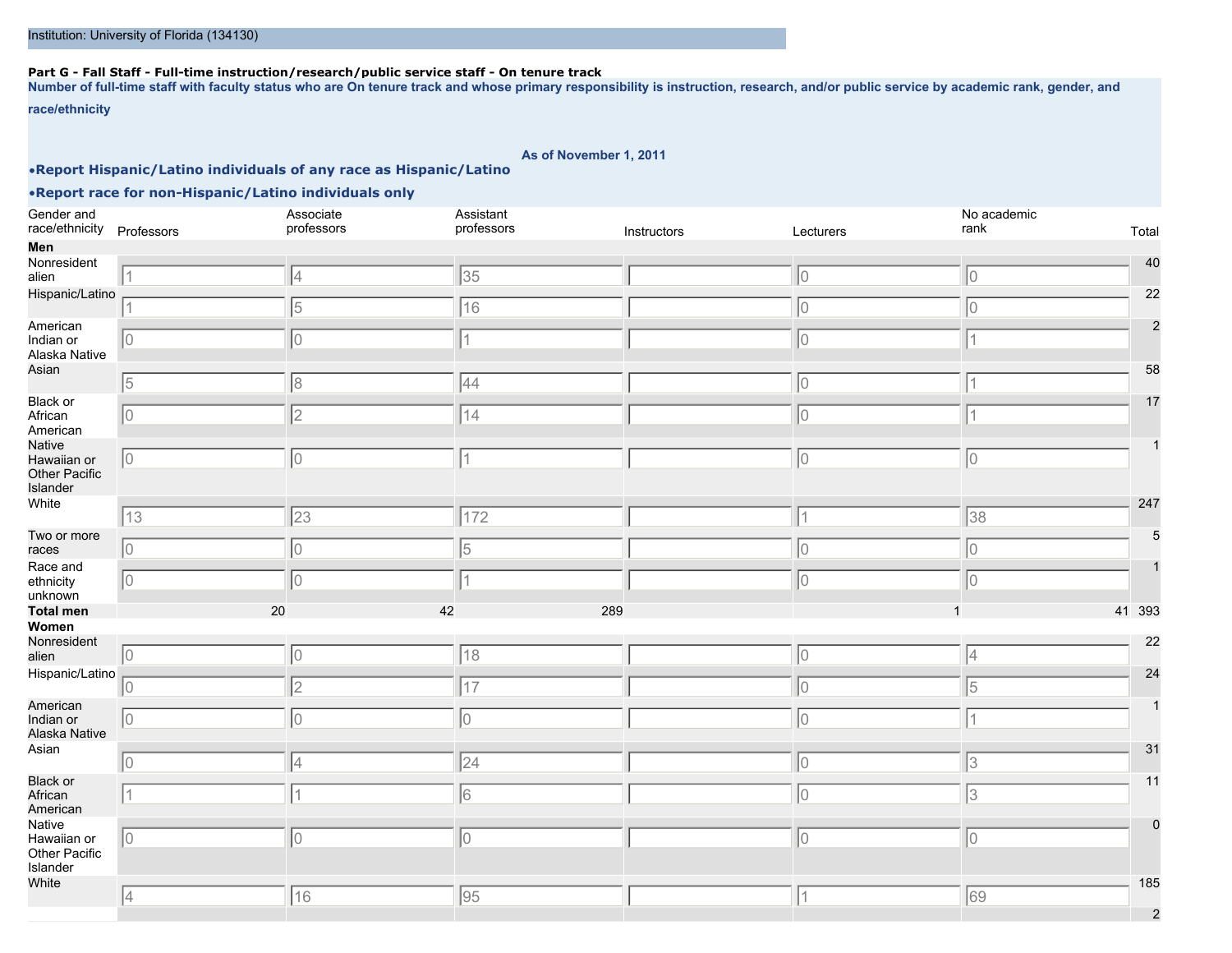| Two or more<br>races  |    |    |     |  |         |
|-----------------------|----|----|-----|--|---------|
| Race and<br>ethnicity |    |    |     |  |         |
| unknown               |    |    |     |  |         |
| <b>Total women</b>    |    | 23 | 161 |  | 85 276  |
| <b>Total</b>          | 26 | 65 | 450 |  | 126 669 |
| (men+women)           |    |    |     |  |         |
| Total from EAP        |    |    |     |  | 669     |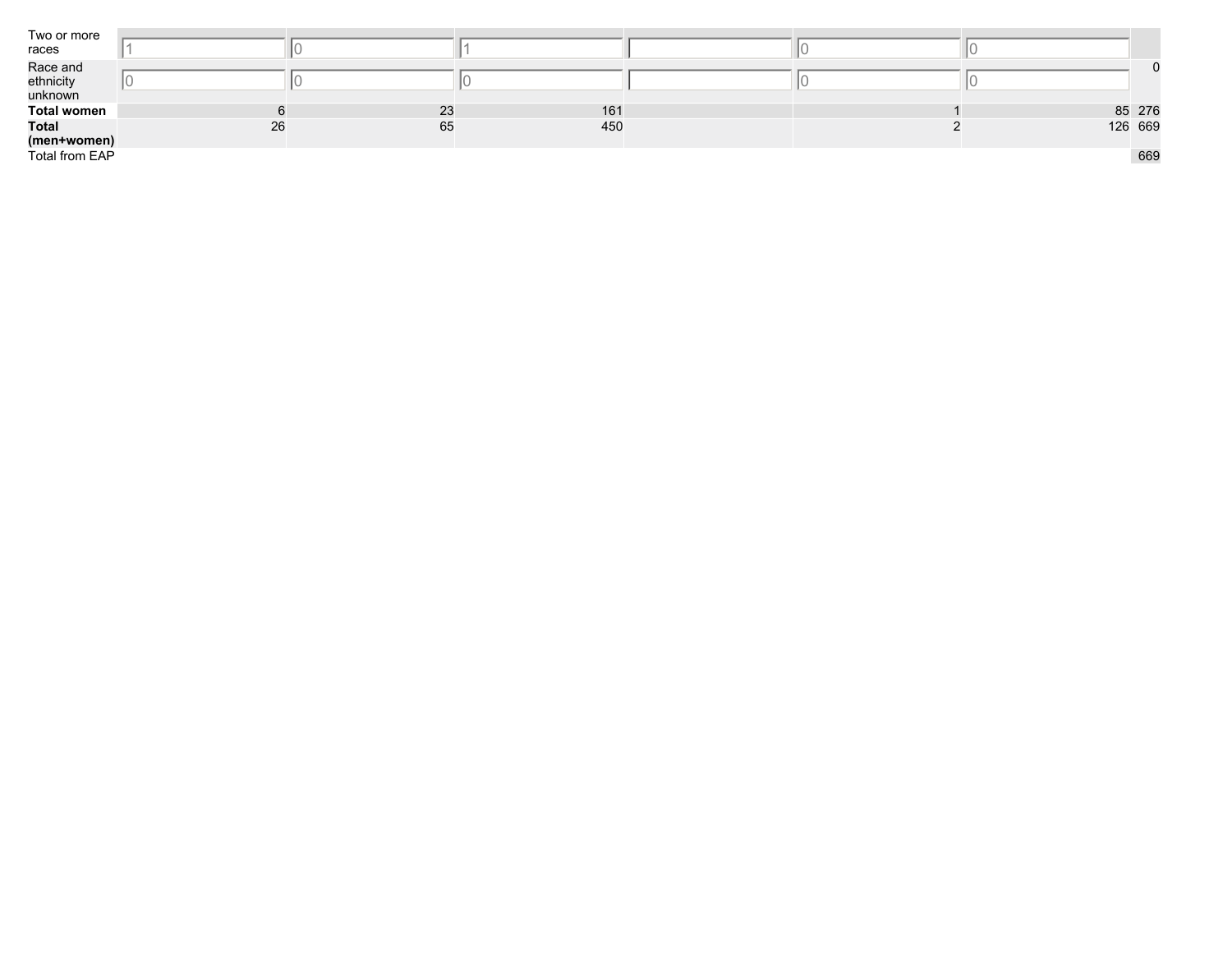#### **Part G - Fall Staff - Full-time instruction/research/public service staff - Not on tenure track/no tenure system**

**Number of full-time staff with faculty status who are Not on tenure track and whose primary responsibility is instruction, research, and/or public service OR number of full-time staff whose**

**primary responsibility is instruction, research, and/or public service and who work at an institution with No tenure system by academic rank, gender, and race/ethnicity**

**As of November 1, 2011**

#### •**Report Hispanic/Latino individuals of any race as Hispanic/Latino**

| Gender and<br>race/ethnicity Professors            |             | Associate<br>professors | Assistant<br>professors | Instructors | Lecturers | No academic<br>rank | Total          |
|----------------------------------------------------|-------------|-------------------------|-------------------------|-------------|-----------|---------------------|----------------|
| Men                                                |             |                         |                         |             |           |                     |                |
| Nonresident<br>alien                               | 4           | 3                       | 68                      |             | 5         | 14                  | 94             |
| Hispanic/Latino                                    |             |                         |                         |             |           |                     | 57             |
|                                                    | 6           | 15                      | 28                      |             | 5         | 3                   |                |
| American<br>Indian or<br>Alaska Native             | $ 0\rangle$ |                         | 11                      |             | 10        | 10                  | $\overline{2}$ |
| Asian                                              | 3           | 25                      | 117                     |             | 3         | $\sqrt{5}$          | 153            |
| <b>Black or</b><br>African<br>American             | 11          | 3                       | 15                      |             | 4         | 6                   | 29             |
| Native<br>Hawaiian or<br>Other Pacific<br>Islander | $ 0\rangle$ | 10                      | 11                      |             | 10        | 10                  |                |
| White                                              | 76          | 104                     | 272                     |             | 93        | 81                  | 626            |
| Two or more<br>races                               | 10          |                         | 4                       |             | 10        |                     | 6              |
| Race and<br>ethnicity                              | $ 0\rangle$ |                         |                         |             | 10        |                     |                |
| unknown<br><b>Total men</b>                        | 90          | 153                     | 507                     |             | 110       | 111 971             |                |
| Women                                              |             |                         |                         |             |           |                     |                |
| Nonresident<br>alien                               | 11          |                         | 32                      |             | 5         | 6                   | 45             |
| Hispanic/Latino                                    | $ 0\rangle$ | 8                       | 37                      |             | 13        | 17                  | 65             |
| American<br>Indian or<br>Alaska Native             | $ 0\rangle$ | 10                      | 10                      |             |           | lo.                 |                |
| Asian                                              | 4           | 9                       | 73                      |             | 14        | 17                  | 107            |
| <b>Black or</b><br>African<br>American             | $\sqrt{0}$  | 10                      | 26                      |             | 9         | 4                   | 39             |
| Native<br>Hawaiian or<br>Other Pacific<br>Islander | $ 0\rangle$ | 1                       | 10                      |             | 10        | 0                   |                |
| White                                              | 15          | 68                      | 240                     |             | 106       | 99                  | 528            |
|                                                    |             |                         |                         |             |           |                     | 5              |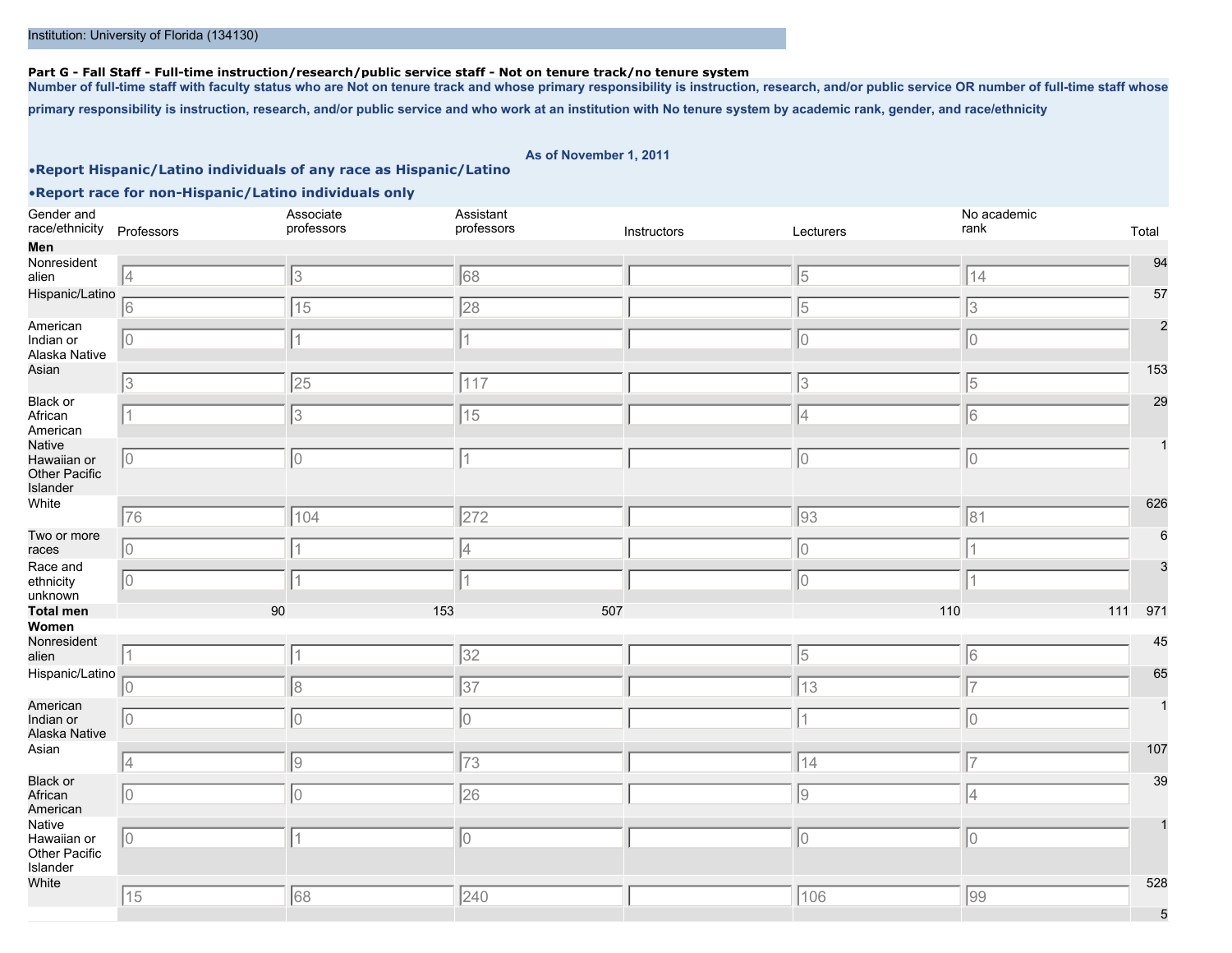| Two or more<br>races             |     |     |     |     |     |           |
|----------------------------------|-----|-----|-----|-----|-----|-----------|
| Race and<br>ethnicity<br>unknown |     |     |     |     |     |           |
| <b>Total women</b>               | 20  | 88  | 413 | 148 | 126 | 795       |
| <b>Total</b><br>(men+women)      | 110 | 241 | 920 | 258 |     | 237 1,766 |
| Total from EAP                   |     |     |     |     |     | 1,766     |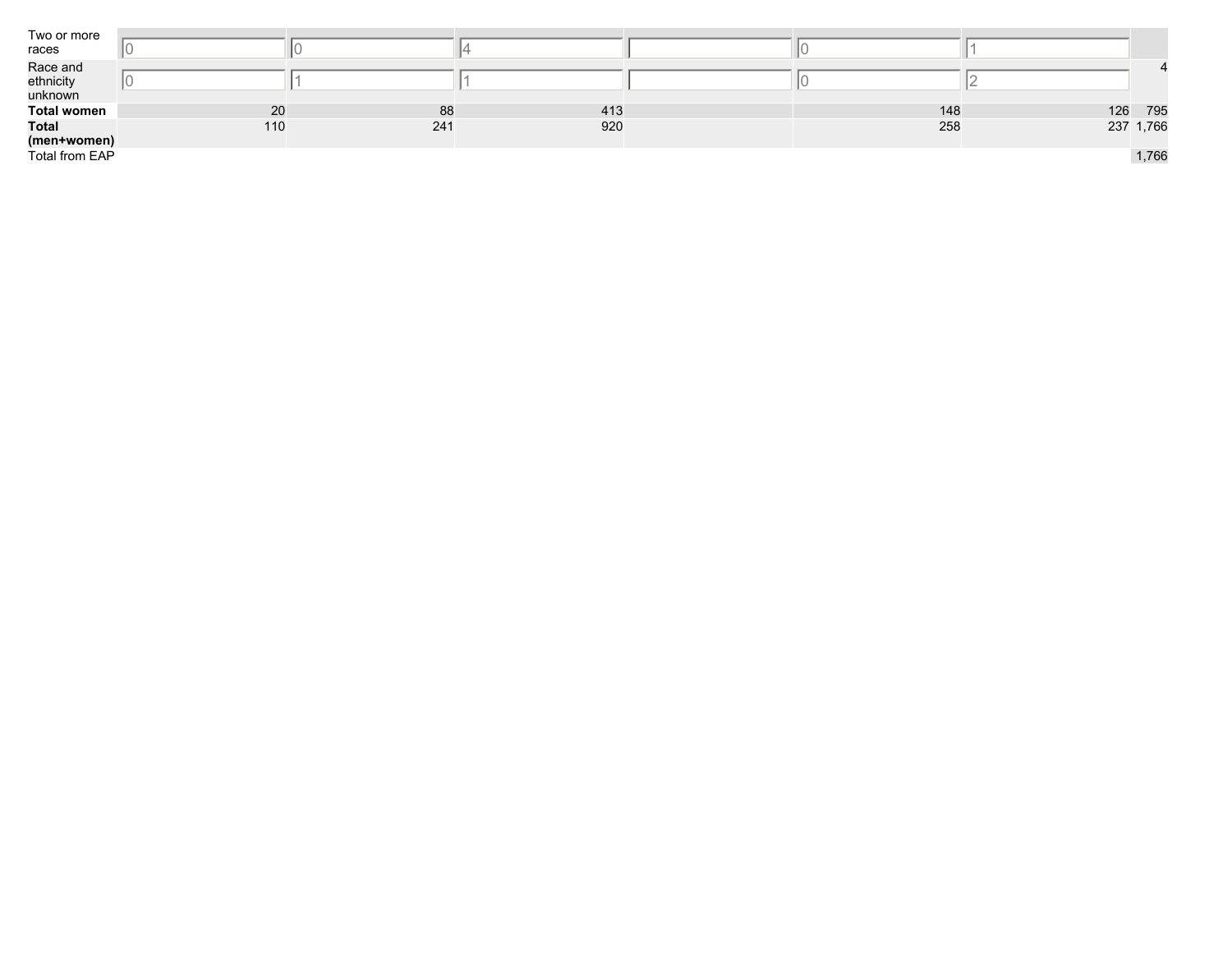| by gender and race/ethnicity                                       |       |
|--------------------------------------------------------------------|-------|
|                                                                    |       |
| As of November 1, 2011                                             |       |
| .Report Hispanic/Latino individuals of any race as Hispanic/Latino |       |
| . Report race for non-Hispanic/Latino individuals only             |       |
| Gender and race/ethnicity                                          | Total |
| Men                                                                |       |
| Nonresident alien                                                  |       |
| Hispanic/Latino                                                    |       |
| American Indian or Alaska Native                                   |       |
|                                                                    |       |
| Asian                                                              |       |
| <b>Black or African American</b>                                   |       |
| Native Hawaiian or Other Pacific Islander                          |       |
|                                                                    |       |
| White                                                              |       |
| Two or more races                                                  |       |
| Race and ethnicity unknown                                         |       |
| <b>Total men</b>                                                   |       |
| Women                                                              |       |
| Nonresident alien                                                  |       |
| Hispanic/Latino                                                    |       |
|                                                                    |       |
| American Indian or Alaska Native                                   |       |
| Asian                                                              |       |
|                                                                    |       |
| <b>Black or African American</b>                                   |       |
| Native Hawaiian or Other Pacific Islander                          |       |
| White                                                              |       |
| Two or more races                                                  |       |
|                                                                    |       |
| Race and ethnicity unknown                                         |       |
| <b>Total women</b>                                                 |       |
| Total (men+women)                                                  |       |

Total from EAP 0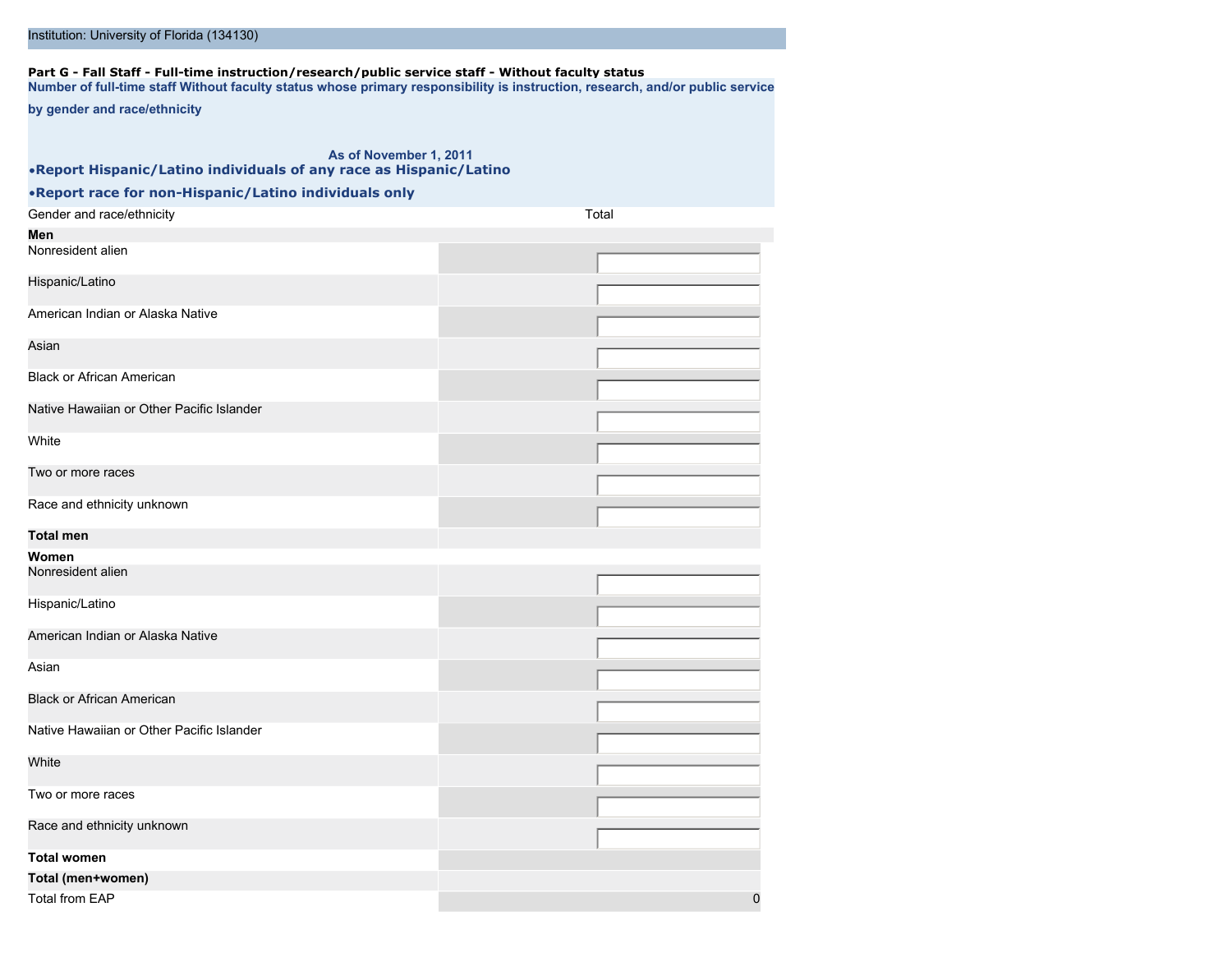#### **Part G - Fall Staff - Full-time instruction/research/public service staff - Totals**

**Total number of full-time staff whose primary responsibility is instruction, research, and/or public service by gender and**

|                                           | race/ethnicity         |             |                   |
|-------------------------------------------|------------------------|-------------|-------------------|
|                                           | As of November 1, 2011 |             |                   |
|                                           | Total men              | Total women | Total (men+women) |
| Nonresident alien                         | 140                    | 68          | 208               |
| Hispanic/Latino                           | 142                    | 109         | 251               |
| American Indian or Alaska Native          | 4                      | 2           | 6                 |
| Asian                                     | 353                    | 168         | 521               |
| <b>Black or African American</b>          | 74                     | 83          | 157               |
| Native Hawaiian or Other Pacific Islander | 2                      |             |                   |
| White                                     | 1,968                  | 1,129       | 3,097             |
| Two or more races                         | 20                     | 9           | 29                |
| Race and ethnicity unknown                | 8                      | 5           | 13                |
| Total                                     | 2,711                  | 1,574       | 4,285             |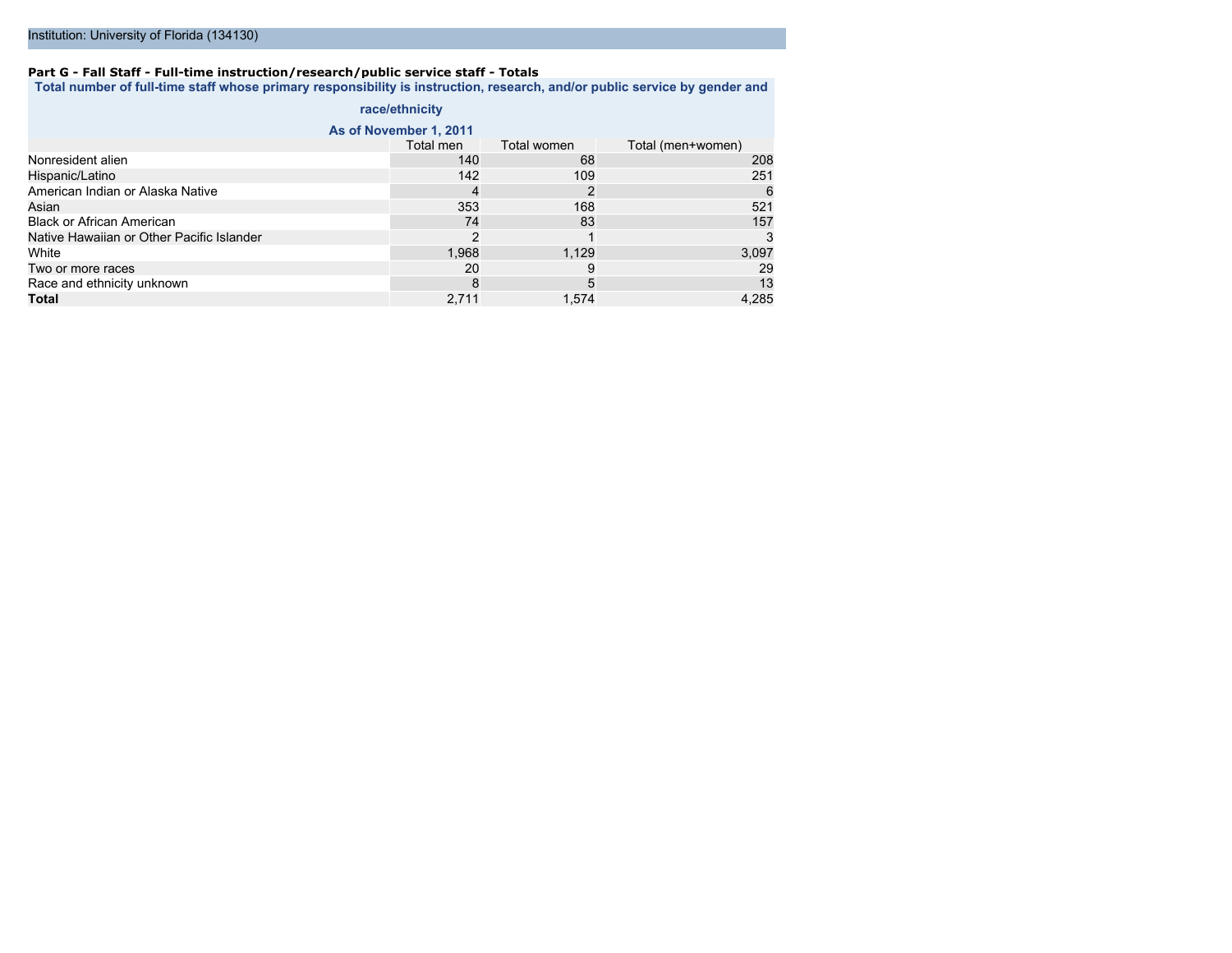#### **Part I - Fall Staff - Full-time staff (excluding instruction/research/public service staff) - Totals**

**Total number of full-time staff by primary function/occupational activity, gender, and race/ethnicity**

**(excluding instruction/research/public service staff)**

### **As of November 1, 2011**

| Gender and<br>race/ethnicity managerial            | Executive/ administrative/ | Other professionals<br>(support/service) | Technical and<br>paraprofessionals | Clerical and secretarial | Skilled crafts   | Total<br>Service/ Maintenance |
|----------------------------------------------------|----------------------------|------------------------------------------|------------------------------------|--------------------------|------------------|-------------------------------|
| Men                                                |                            |                                          |                                    |                          |                  |                               |
| Nonresident<br>alien                               | 2                          | 32                                       | 11                                 | 10                       | 10               | 35<br>10                      |
| Hispanic/Latino                                    | $\sqrt{5}$                 | 78                                       | 31                                 | 25                       | 17               | 170<br> 14                    |
| American<br>Indian or<br>Alaska Native             | 10                         | 1                                        | $\overline{2}$                     |                          | 2                | 9<br> 3                       |
| Asian                                              | 6                          | 61                                       | 15                                 | 3                        | 3                | 99<br>$\sqrt{11}$             |
| <b>Black or</b><br>African<br>American             | 22                         | 73                                       | 28                                 | 40                       | 38               | 403<br>202                    |
| Native<br>Hawaiian or<br>Other Pacific<br>Islander | IО                         | 10                                       | $\sqrt{2}$                         | 0                        | Iо               | 10                            |
| White                                              | 299                        | 1,135                                    | 366                                | 188                      | $\overline{373}$ | 2,509<br>$\overline{148}$     |
| Two or more<br>races                               | 3                          | 14                                       | 6                                  | $\overline{2}$           | 4                | 29<br>10                      |
| Race and<br>ethnicity<br>unknown                   | 10                         | 4                                        | 2                                  | 0                        | IО               |                               |
| <b>Total men</b>                                   | 337                        | 1,398                                    | 453                                | 259                      | 437              | 379 3,263                     |
| Women                                              |                            |                                          |                                    |                          |                  |                               |
| Nonresident<br>alien                               | 2                          | 60                                       | 4                                  | 10                       | 10               | 67<br>11                      |
| Hispanic/Latino                                    | 15                         | 122                                      | 37                                 | 126                      | 10               | 323<br>$\overline{23}$        |
| American<br>Indian or<br>Alaska Native             | 10                         | 16                                       | $\overline{2}$                     | 2                        | 10               | 12<br>$\vert$ <sub>2</sub>    |
| Asian                                              | 10                         | $\sqrt{131}$                             | $\overline{21}$                    | $\overline{37}$          | 10               | 216<br>$\sqrt{17}$            |
| Black or<br>African<br>American                    | 23                         | 150                                      | 54                                 | 352                      | 13               | 825<br>243                    |
| Native<br>Hawaiian or<br>Other Pacific<br>Islander | 10                         |                                          | 10                                 | 1                        | 10               | $\sqrt{2}$                    |
| White                                              | 276                        | 1,523                                    | 364                                | 1,387                    | 19               | 3,626<br>57                   |
| Two or more<br>races                               | 5                          | 21                                       | 4                                  | 17                       | 10               | 49<br>$\vert$ 2               |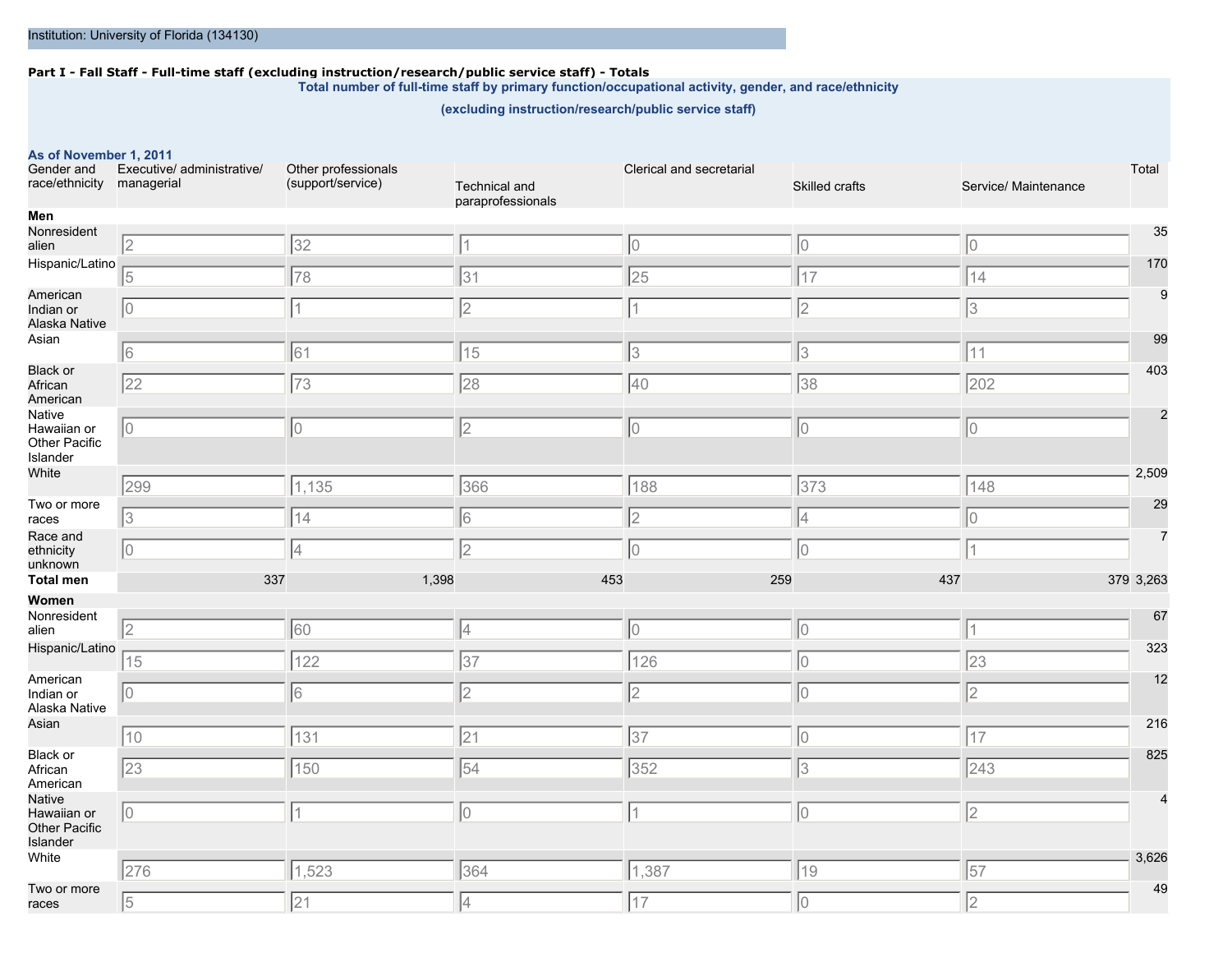| Race and<br>ethnicity<br>unknown |     |       |     |       |     | 12        |
|----------------------------------|-----|-------|-----|-------|-----|-----------|
| <b>Total women</b>               | 332 | 2,020 | 487 | 1,926 | 22  | 347 5,134 |
| <b>Total</b><br>(men+women)      | 669 | 3,418 | 940 | 2,185 | 459 | 726 8,397 |
| <b>Total from EAP</b>            | 669 | 3,418 | 940 | 2,185 | 459 | 726 8,397 |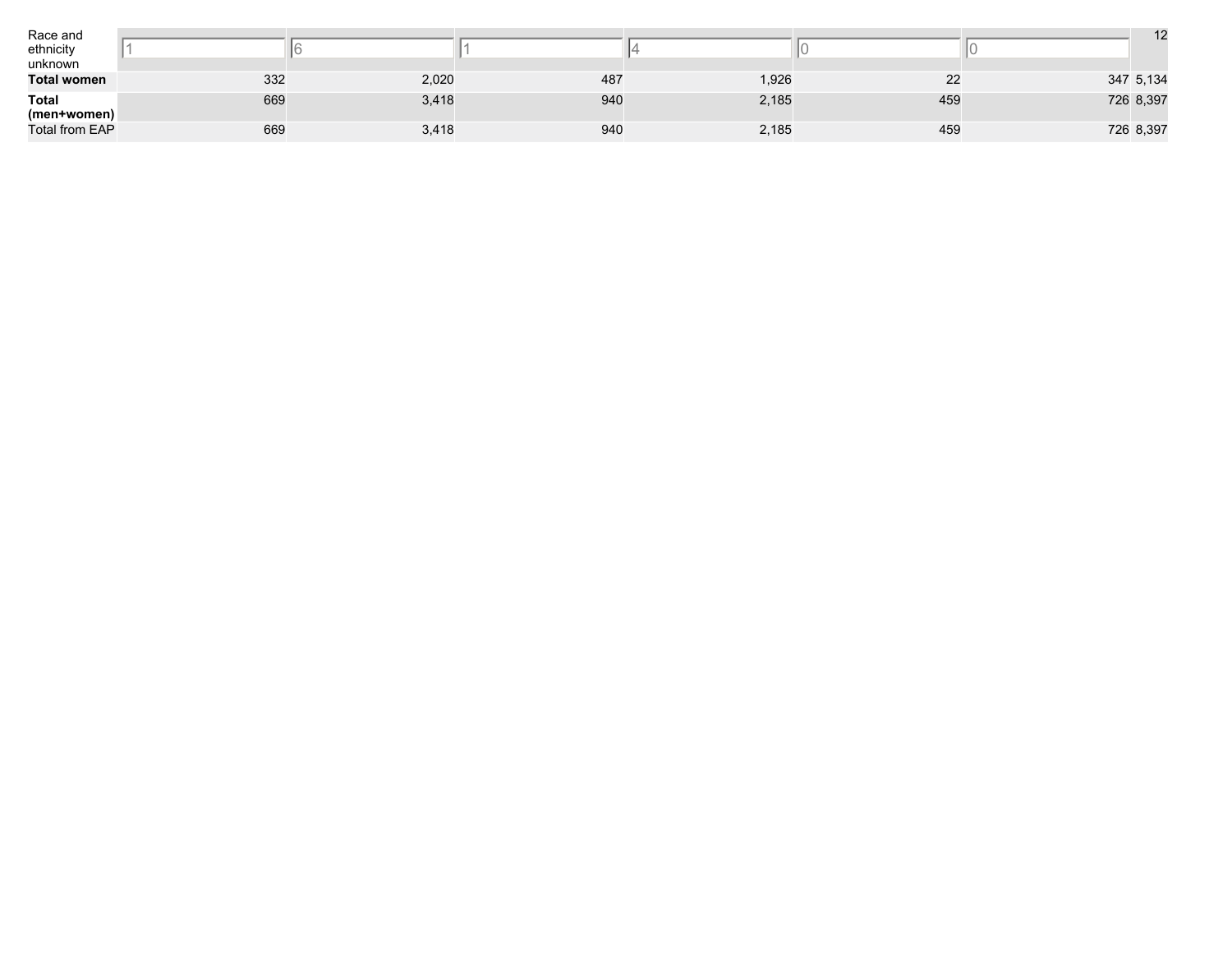### **Part J - Fall Staff - Part-time professional staff**

**Number of part-time staff by primary function/occupational activity, gender, and race/ethnicity**

### **As of November 1, 2011** •**Report Hispanic/Latino individuals of any race as Hispanic/Latino**

| Gender and race/ethnicity                    | Staff whose primary<br>responsibility is<br>instruction, research,<br>and/or public service | Executive/<br>administrative/<br>managerial | Other professionals<br>(support/service) |     |
|----------------------------------------------|---------------------------------------------------------------------------------------------|---------------------------------------------|------------------------------------------|-----|
| Men                                          |                                                                                             |                                             |                                          |     |
| Nonresident alien                            | 16                                                                                          | lo                                          | $\overline{0}$                           |     |
| Hispanic/Latino                              | $\overline{22}$                                                                             | 0                                           | $\overline{2}$                           |     |
| American Indian or Alaska Native             |                                                                                             | lo                                          | $\overline{0}$                           |     |
| Asian                                        | 37                                                                                          | 0                                           | $\overline{2}$                           |     |
| <b>Black or African American</b>             |                                                                                             |                                             |                                          |     |
|                                              | 11                                                                                          | 10                                          | $\overline{0}$                           |     |
| Native Hawaiian or Other Pacific<br>Islander | $\overline{1}$                                                                              | 0                                           | $\circ$                                  |     |
| White                                        | 349                                                                                         | 16                                          | 17                                       |     |
| Two or more races                            | $\overline{2}$                                                                              | 0                                           | $\overline{0}$                           |     |
| Race and ethnicity unknown                   | $\overline{8}$                                                                              | 10                                          | $\circ$                                  |     |
| <b>Total men</b>                             |                                                                                             | 447                                         | 6                                        | 21  |
| Women                                        |                                                                                             |                                             |                                          |     |
| Nonresident alien                            | 8                                                                                           | 0                                           | 3                                        |     |
| Hispanic/Latino                              | $\overline{25}$                                                                             | 10                                          | 5                                        |     |
| American Indian or Alaska Native             | 0                                                                                           | 0                                           | $\hbox{O}$                               |     |
| Asian                                        | 44                                                                                          | 0                                           | 6                                        |     |
| <b>Black or African American</b>             | $\overline{9}$                                                                              | lo                                          | $\overline{0}$                           |     |
| Native Hawaiian or Other Pacific<br>Islander | $\overline{0}$                                                                              | o                                           | $\overline{0}$                           |     |
| White                                        | 314                                                                                         | 7                                           | 75                                       |     |
| Two or more races                            | 0                                                                                           | 10                                          | $\overline{0}$                           |     |
| Race and ethnicity unknown                   | $\overline{8}$                                                                              | lo                                          | $\overline{0}$                           |     |
| <b>Total women</b>                           |                                                                                             | 408                                         | $\overline{7}$                           | 89  |
| Total (men+women)                            |                                                                                             | 855                                         | 13                                       | 110 |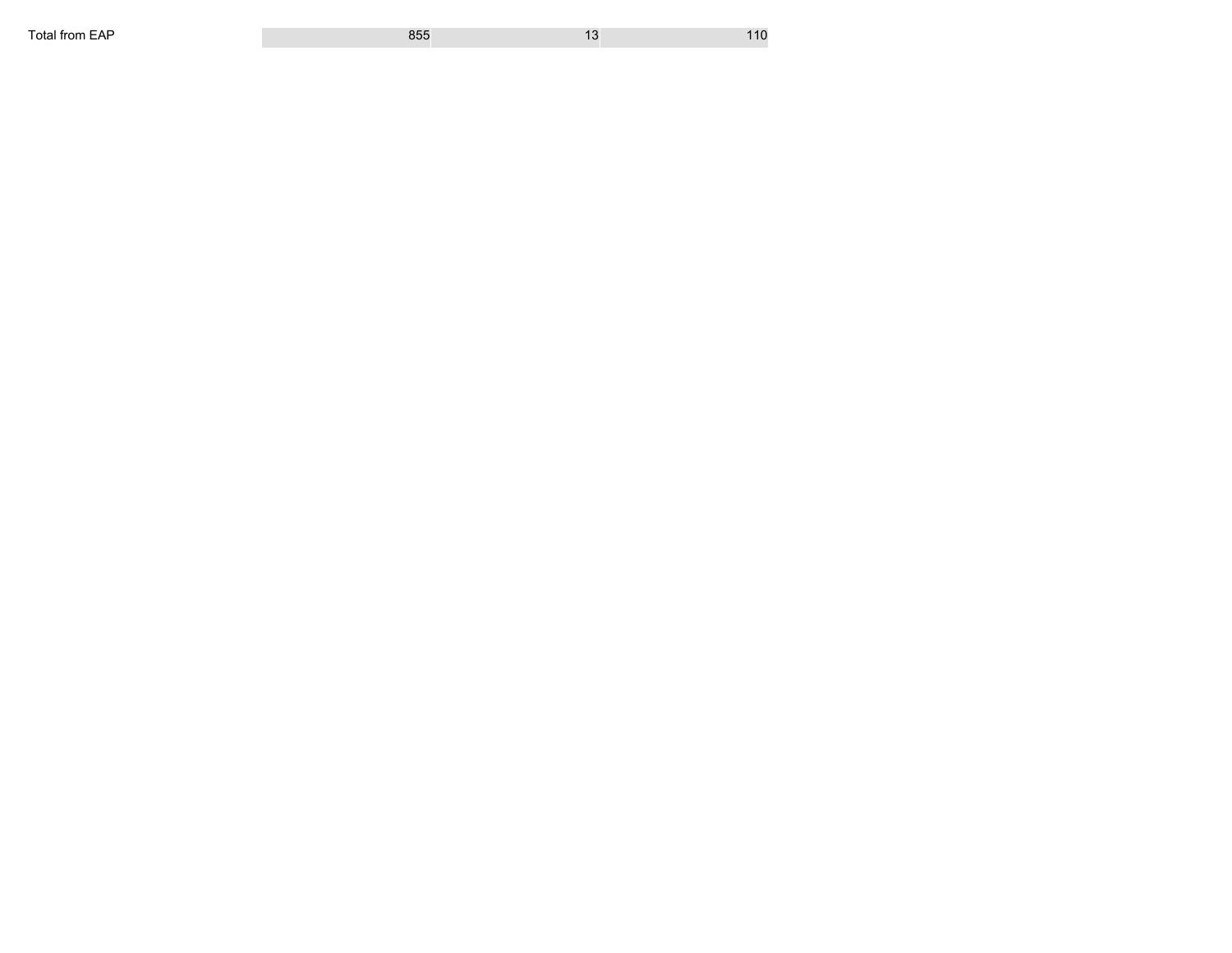### **Part J - Fall Staff - Part-time non-professional staff**

**Number of part-time staff by primary function/occupational activity, gender, and race/ethnicity**

### **As of November 1, 2011**

•**Report Hispanic/Latino individuals of any race as Hispanic/Latino**

| Gender and<br>race/ethnicity                                     | Technical and<br>paraprofessionals | Clerical and<br>secretarial | Skilled crafts | Service/<br>Maintenance |
|------------------------------------------------------------------|------------------------------------|-----------------------------|----------------|-------------------------|
| Men                                                              |                                    |                             |                |                         |
| Nonresident                                                      |                                    |                             |                |                         |
| alien                                                            | 10                                 | $\overline{0}$              |                | lo                      |
| Hispanic/Latino                                                  | 0                                  | 0                           |                | 0                       |
| American<br>Indian or<br>Alaska Native                           | 10                                 | $\overline{0}$              |                | 0                       |
| Asian                                                            | $\overline{1}$                     | 0                           |                | lo                      |
| Black or<br>African<br>American                                  | 1                                  | 10                          |                | lo                      |
| <b>Native</b><br>Hawaiian or<br><b>Other Pacific</b><br>Islander | 10                                 | $\overline{0}$              |                | 0                       |
| White                                                            | $\sqrt{5}$                         | $\overline{c}$              |                | $\overline{1}$          |
| Two or more<br>races                                             | 10                                 | $\overline{0}$              |                | $\overline{0}$          |
| Race and<br>ethnicity<br>unknown                                 | 10                                 | $\overline{0}$              |                | 0                       |
| <b>Total men</b>                                                 | $\overline{7}$                     | $\overline{2}$              |                | 1                       |
| Women                                                            |                                    |                             |                |                         |
| Nonresident<br>alien                                             | 10                                 | 10                          |                | lo                      |
| Hispanic/Latino                                                  | 0                                  | 3                           |                | $\overline{0}$          |
| American<br>Indian or<br>Alaska Native                           | 10                                 | $\overline{0}$              |                | $\overline{0}$          |
| Asian                                                            | 10                                 | $\overline{1}$              |                | 0                       |
| <b>Black or</b><br>African<br>American                           | 10                                 | $\overline{2}$              |                | $\overline{0}$          |
| Native<br>Hawaiian or<br>Other Pacific<br>Islander               | 10                                 | $\overline{0}$              |                | $\overline{0}$          |
| White                                                            | 10                                 | 28                          |                | $\overline{1}$          |
| Two or more<br>races                                             | $\overline{0}$                     | $\overline{1}$              |                | $\overline{0}$          |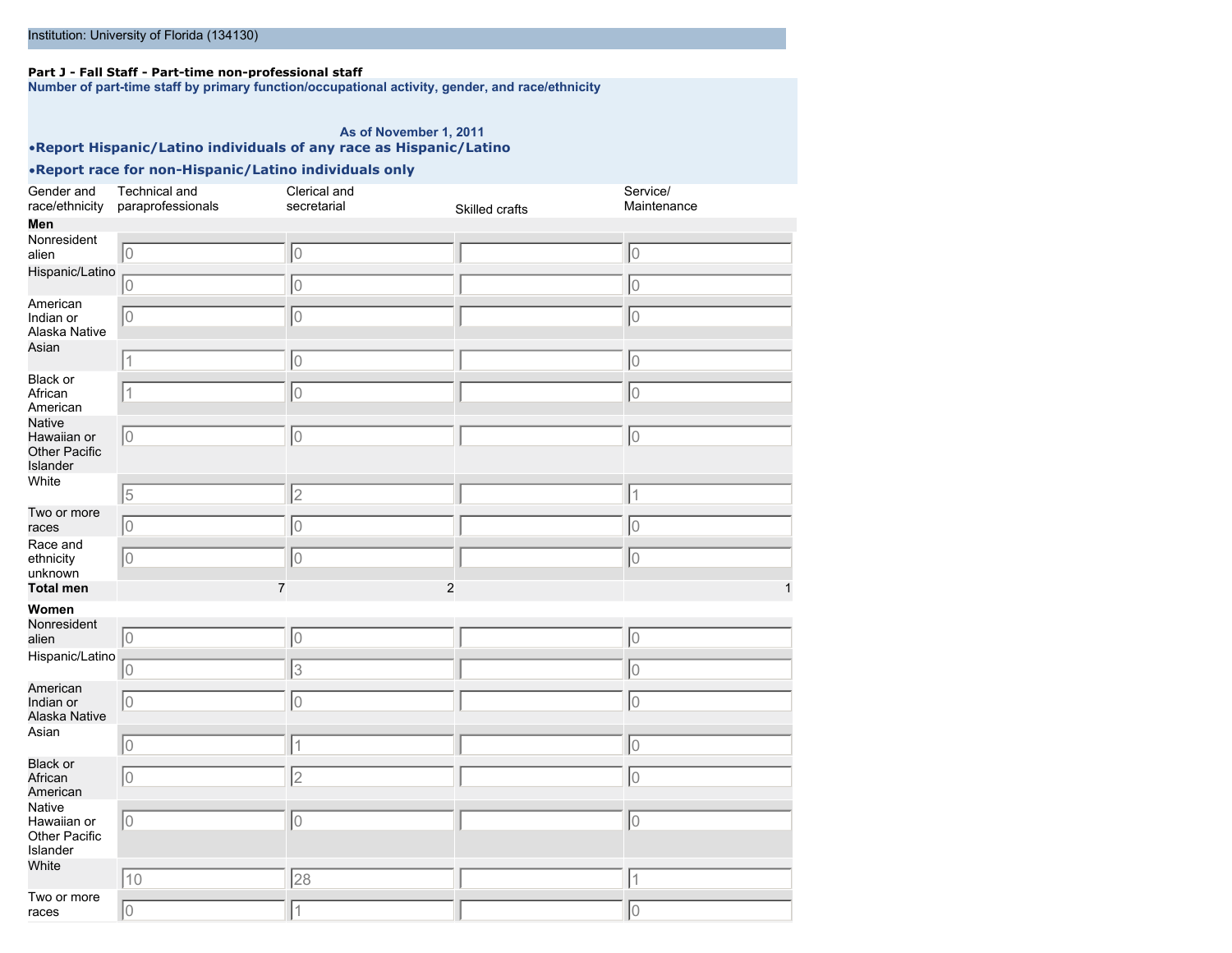| Race and<br>ethnicity<br>unknown |    |    |  |
|----------------------------------|----|----|--|
| <b>Total women</b>               | 10 | 35 |  |
| <b>Total</b><br>(men+women)      |    | 37 |  |
| Total from EAP                   |    | 37 |  |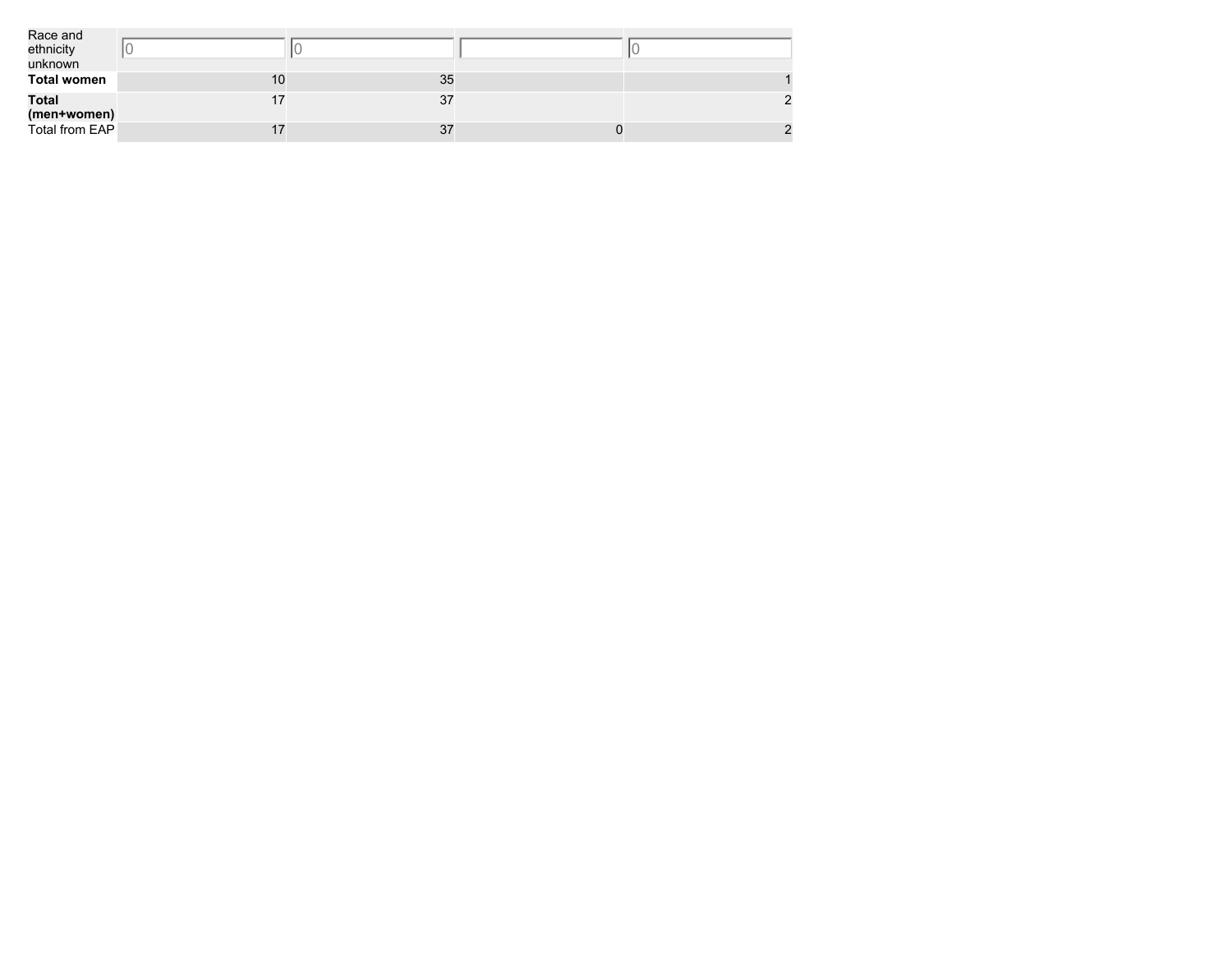### **Part J - Fall Staff - Graduate assistants and part-time grand total**

**Number of part-time staff by primary function/occupational activity, gender, and race/ethnicity**

### **As of November 1, 2011** •**Report Hispanic/Latino individuals of any race as Hispanic/Latino**

| Gender and race/ethnicity                 | Total<br>(includes Part-time<br>Professionals and<br>Part-time Non-<br>professionals) | Graduate assistants | Part-time<br>grand total<br>(includes<br>graduate<br>assistants) |
|-------------------------------------------|---------------------------------------------------------------------------------------|---------------------|------------------------------------------------------------------|
| Men                                       |                                                                                       |                     |                                                                  |
| Nonresident alien                         | 16                                                                                    | 1,063               | 1,079                                                            |
| Hispanic/Latino                           | 24                                                                                    | 96                  | 120                                                              |
| American Indian or Alaska Native          | 1                                                                                     | 2                   | 3                                                                |
| Asian                                     | 40                                                                                    | 59                  | 99                                                               |
| <b>Black or African American</b>          | 12                                                                                    | 55                  | 67                                                               |
| Native Hawaiian or Other Pacific Islander | 1                                                                                     | 3                   | 4                                                                |
| White                                     | 380                                                                                   | 1,078               | 1,458                                                            |
| Two or more races                         | $\overline{c}$                                                                        | 17                  | 19                                                               |
| Race and ethnicity unknown                | 8                                                                                     | 37                  | 45                                                               |
| <b>Total men</b>                          | 484                                                                                   | 2,410               | 2,894                                                            |
| Women                                     |                                                                                       |                     |                                                                  |
| Nonresident alien                         | 11                                                                                    | 674                 | 685                                                              |
| Hispanic/Latino                           | 33                                                                                    | 105                 | 138                                                              |
| American Indian or Alaska Native          | $\mathbf 0$                                                                           | $\overline{7}$      | $\overline{7}$                                                   |
| Asian                                     | 51                                                                                    | 55                  | 106                                                              |
| <b>Black or African American</b>          | 11                                                                                    | 76                  | 87                                                               |
| Native Hawaiian or Other Pacific Islander | 0                                                                                     | 2                   | $\overline{2}$                                                   |
| White                                     | 435                                                                                   | 940                 | 1,375                                                            |
| Two or more races                         | 1                                                                                     | 23                  | 24                                                               |
| Race and ethnicity unknown                | 8                                                                                     | 62                  | 70                                                               |
|                                           |                                                                                       |                     |                                                                  |
| <b>Total women</b>                        | 550                                                                                   | 1,944               | 2,494                                                            |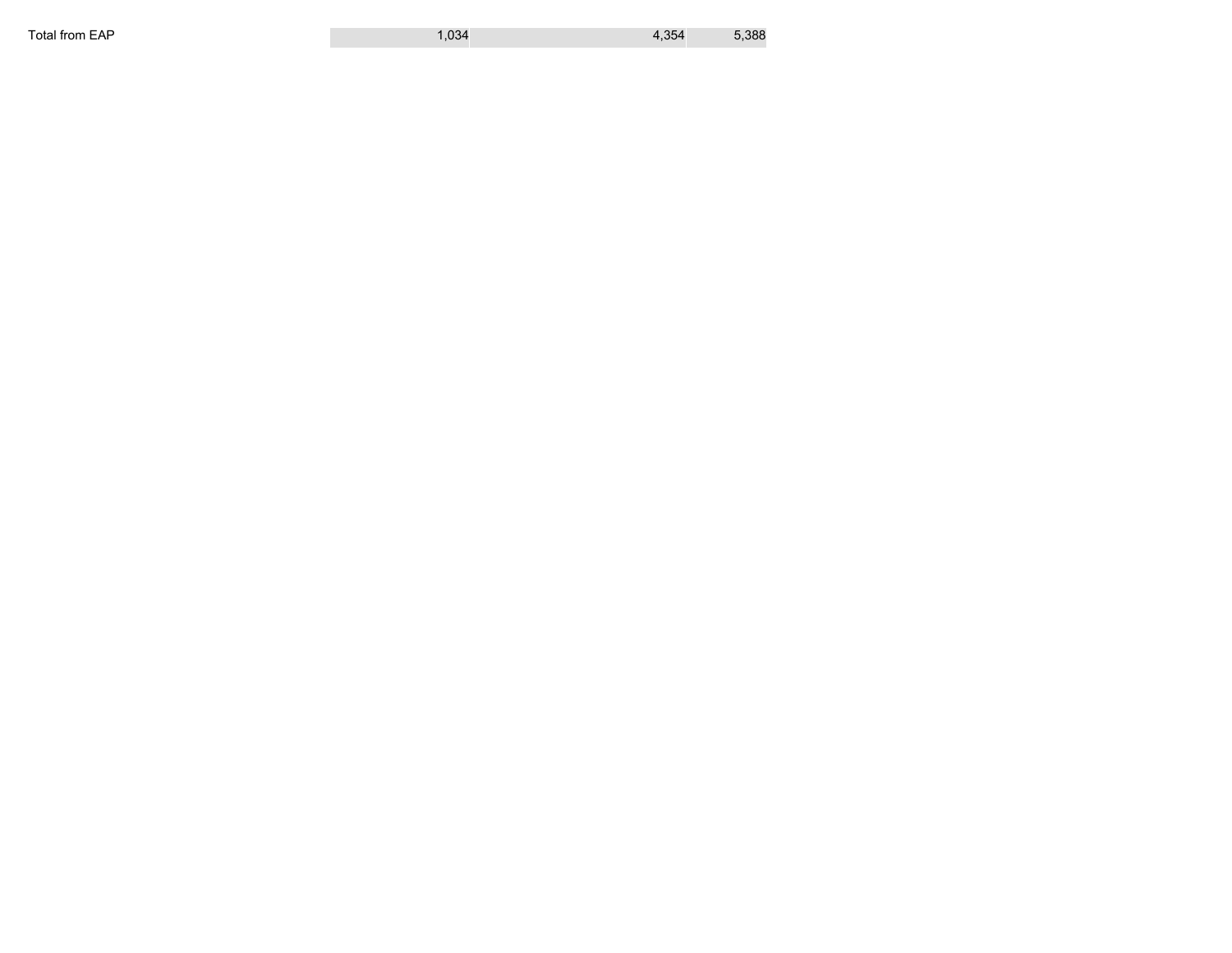#### **Part K - Fall Staff - Total number of staff**

**Total number of staff by employment status, gender, and race/ethnicity**

| As of November 1, 2011                    |       |       |       |                                                                                   |       |       |  |  |
|-------------------------------------------|-------|-------|-------|-----------------------------------------------------------------------------------|-------|-------|--|--|
| Gender and race/ethnicity                 |       |       |       | Full-time men Full-time women Part-time men Part-time women Total men Total women |       |       |  |  |
| Nonresident alien                         | 175   | 135   | 1.079 | 685                                                                               | 1.254 | 820   |  |  |
| Hispanic/Latino                           | 312   | 432   | 120   | 138                                                                               | 432   | 570   |  |  |
| American Indian or Alaska Native          | 13    | 14    | 3     |                                                                                   | 16    | 21    |  |  |
| Asian                                     | 452   | 384   | 99    | 106                                                                               | 551   | 490   |  |  |
| <b>Black or African American</b>          | 477   | 908   | 67    | 87                                                                                | 544   | 995   |  |  |
| Native Hawaiian or Other Pacific Islander |       | 5     | 4     | 2                                                                                 | 8     |       |  |  |
| White                                     | 4.477 | 4.755 | 1.458 | 1.375                                                                             | 5.935 | 6,130 |  |  |
| Two or more races                         | 49    | 58    | 19    | 24                                                                                | 68    | 82    |  |  |
| Race and ethnicity unknown                | 15    | 17    | 45    | 70                                                                                | 60    | 87    |  |  |
| <b>Grand total</b>                        | 5,974 | 6.708 | 2,894 | 2.494                                                                             | 8,868 | 9,202 |  |  |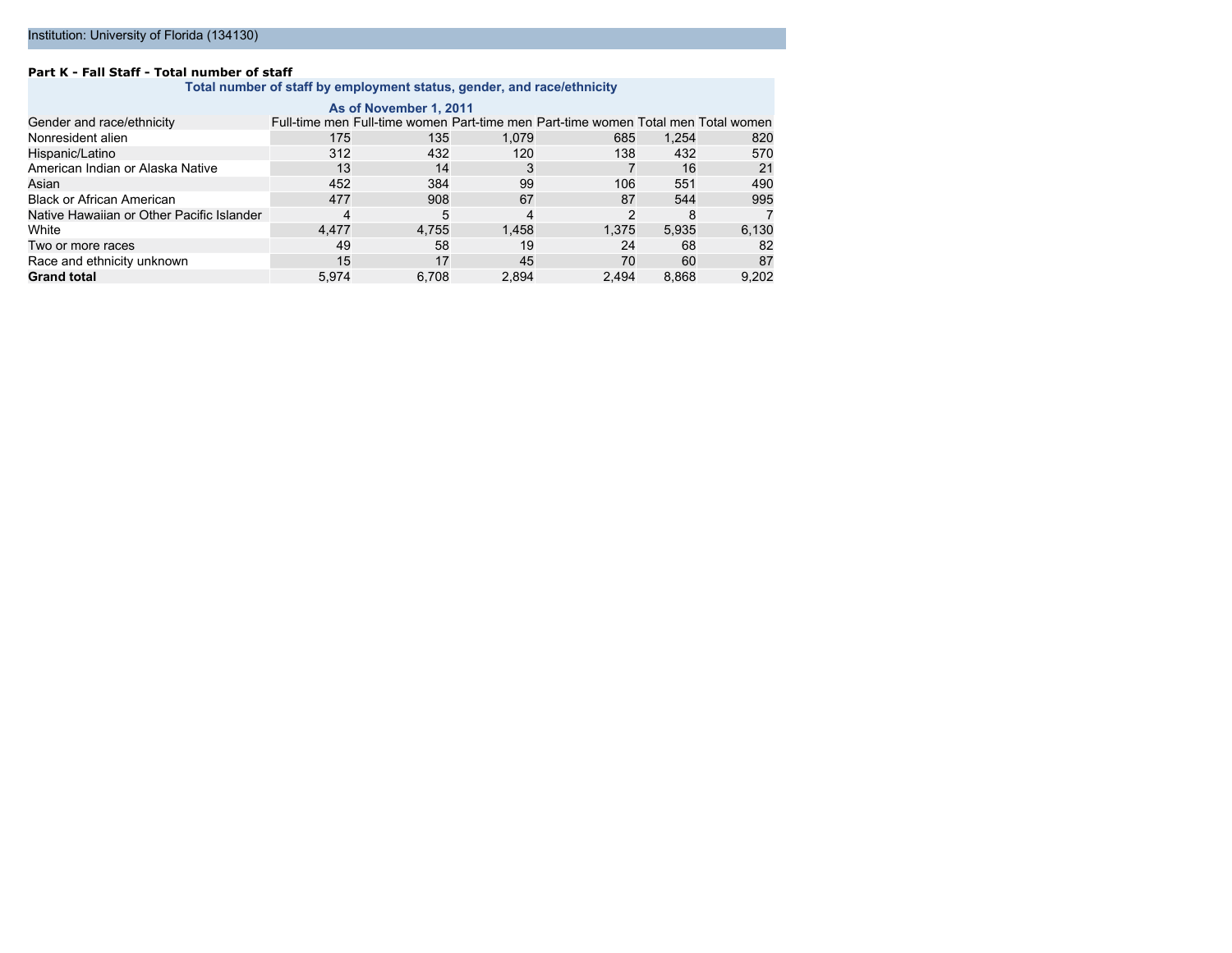### **Part L - Fall Staff - New hires - Full-time instruction/research/public service staff - Faculty status**

**Number of full-time permanent new hires whose primary responsibility is instruction, research, and/or public service by faculty**

**status, gender, and race/ethnicity**

#### **(Hired full time between July 1 and October 31, 2011 and still on payroll of the institution as of November 1, 2011)** •**Report Hispanic/Latino individuals of any race as Hispanic/Latino**

| Gender and                                         |                | <b>Faculty status</b> |                                          |                              |                |
|----------------------------------------------------|----------------|-----------------------|------------------------------------------|------------------------------|----------------|
| race/ethnicity                                     | Tenured        | On tenure track       | Not on tenure track/<br>no tenure system | Without<br>faculty<br>status | Total          |
| Men                                                |                |                       |                                          |                              |                |
| Nonresident<br>alien                               | 10             | 10                    | $\overline{3}$                           |                              | 3              |
| Hispanic/Latino                                    | lo             | 3                     | $\overline{2}$                           |                              | 5              |
| American<br>Indian or<br>Alaska Native             | 10             | 10                    | $\overline{0}$                           |                              | $\mathbf 0$    |
| Asian                                              | 10             | $\overline{2}$        | 8                                        |                              | 10             |
| Black or<br>African<br>American                    | lo             | 1                     | $\vert$ 1                                |                              | $\overline{2}$ |
| Native<br>Hawaiian or<br>Other Pacific<br>Islander | $\overline{0}$ | 10                    | 10                                       |                              | $\mathbf 0$    |
| White                                              | 2              | 8                     | 38                                       |                              | 48             |
| Two or more<br>races                               | $\overline{0}$ | $\overline{0}$        | $\overline{1}$                           |                              |                |
| Race and<br>ethnicity<br>unknown                   | lo             | lo                    | 10                                       |                              | 0              |
| <b>Total men</b>                                   | $\overline{c}$ | 14                    | 53                                       |                              | 69             |
| Women                                              |                |                       |                                          |                              |                |
| Nonresident<br>alien                               | $\vert$ 0      | 10                    | 6                                        |                              | 6              |
| Hispanic/Latino                                    | lo             | $\overline{0}$        | 4                                        |                              |                |
| American<br>Indian or<br>Alaska Native             | 10             | lo                    | 10                                       |                              | $\Omega$       |
| Asian                                              | 10             | $\mathbf 1$           | 5                                        |                              | 6              |
| Black or<br>African<br>American                    | lo             | $\overline{0}$        | 3                                        |                              | 3              |
|                                                    | lo             | 10                    | 1                                        |                              |                |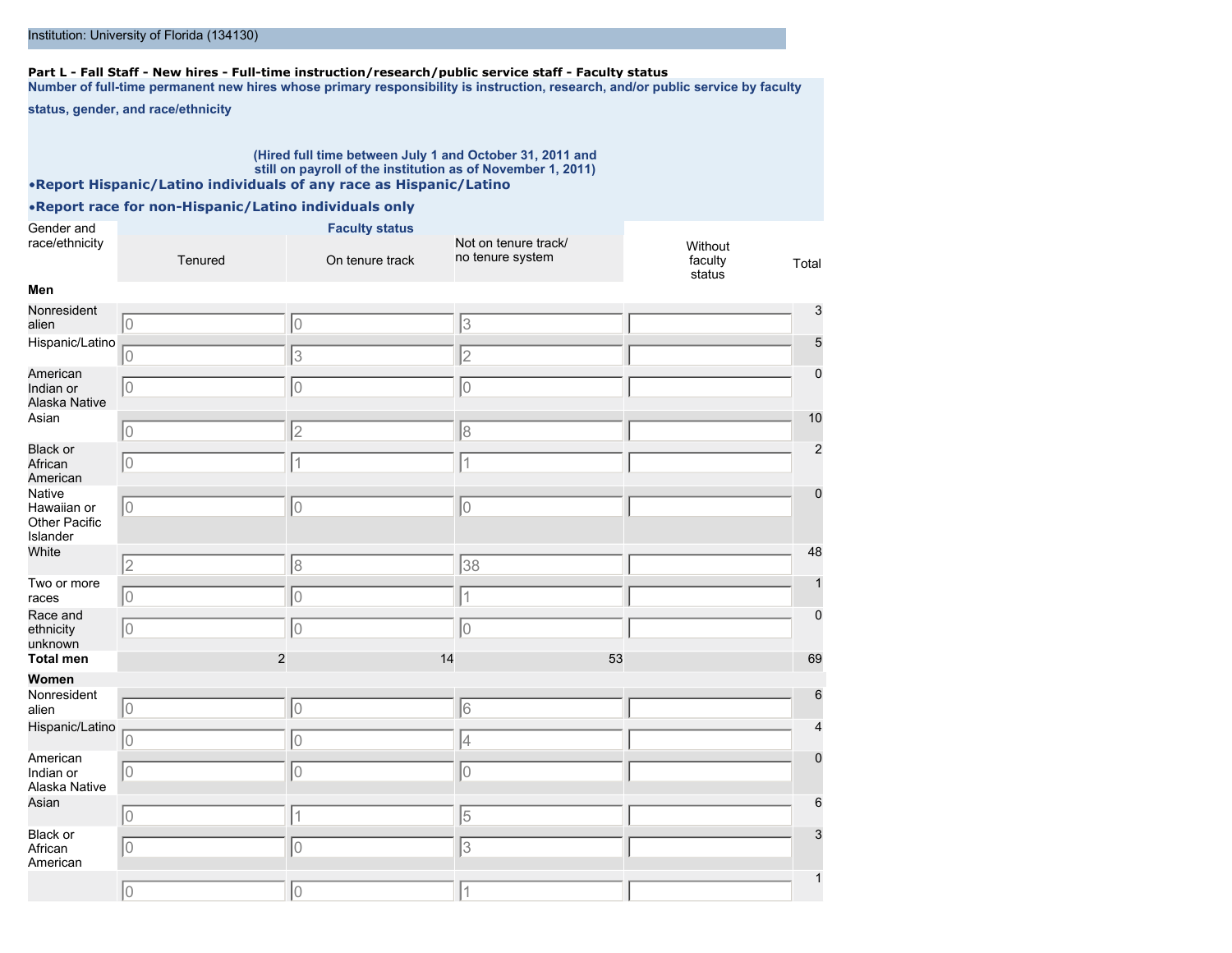| Native<br>Hawaiian or<br><b>Other Pacific</b><br>Islander |   |    |    |     |                |
|-----------------------------------------------------------|---|----|----|-----|----------------|
| White                                                     |   | 5  | 23 |     | 29             |
| Two or more<br>races                                      |   |    |    |     |                |
| Race and<br>ethnicity<br>unknown                          |   |    |    |     | $\overline{0}$ |
| <b>Total women</b>                                        |   | 6  | 43 | 50  |                |
| <b>Total</b><br>(men+women)                               | 3 | 20 | 96 | 119 |                |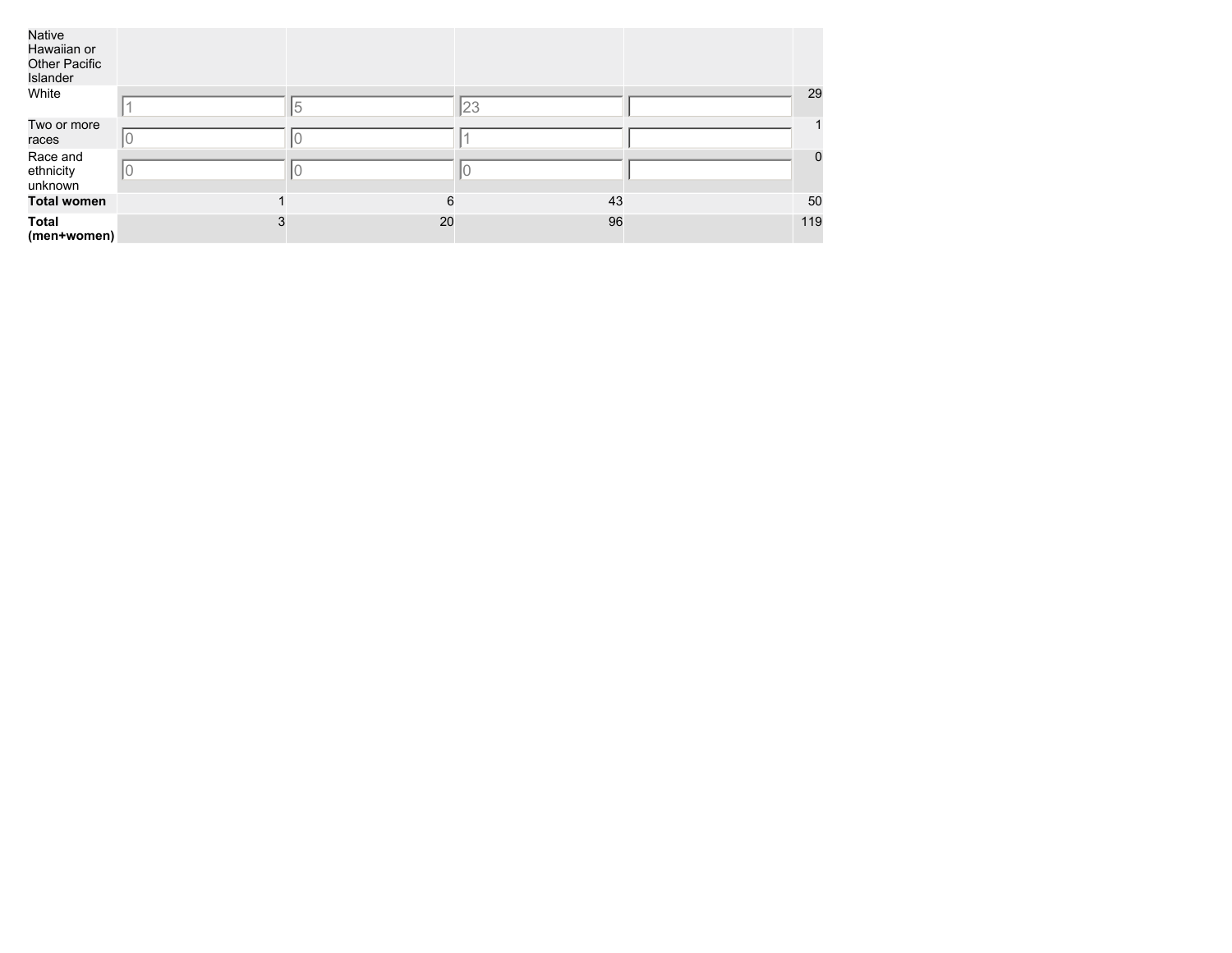### **Part L - Fall Staff - New hires - Full-time staff by position**

**Number of full-time permanent new hires by primary function/occupational activity, gender, and race/ethnicity**

#### **(Hired full time between July 1 and October 31, 2011 and still on payroll of the institution as of November 1, 2011)**

### •**Report Hispanic/Latino individuals of any race as Hispanic/Latino**

| Gender and<br>race/ethnicity                       | Executive/<br>administrative/<br>managerial | Other<br>professionals<br>(support/service) | Technical<br>and<br>paraprofessionals | Clerical<br>and<br>secretarial | Skilled<br>crafts | Service/<br>Maintenance | Total       |
|----------------------------------------------------|---------------------------------------------|---------------------------------------------|---------------------------------------|--------------------------------|-------------------|-------------------------|-------------|
| Men                                                |                                             |                                             |                                       |                                |                   |                         |             |
| Nonresident<br>alien                               | $\vert 0 \vert$                             | 10                                          | $ 0\rangle$                           | 10                             | 10                | 10                      |             |
| Hispanic/Latino                                    | 0                                           | 10                                          | 2                                     | 3                              | 10                | 10                      |             |
| American<br>Indian or<br>Alaska Native             | 10                                          | 10                                          | 10                                    | 10                             | 10                | 10                      |             |
| Asian                                              | 0                                           | 3                                           |                                       | 10                             | 10                | 10                      |             |
| Black or<br>African<br>American                    |                                             | 5                                           | 10                                    | $\sqrt{2}$                     |                   | 2                       | 11          |
| Native<br>Hawaiian or<br>Other Pacific<br>Islander | 10                                          | 10                                          | 10                                    | 10                             | 10                | 10                      | $\mathbf 0$ |
| White                                              | 3                                           | 25                                          | 11                                    | $\sqrt{12}$                    | 6                 | 10                      | 57          |
| Two or more<br>races                               | 10                                          |                                             |                                       | 10                             | IО                | 10                      |             |
| Race and<br>ethnicity<br>unknown                   | 0                                           | 10                                          |                                       | lo.                            | l0                | 10                      |             |
| <b>Total men</b>                                   |                                             |                                             | 34                                    | 16                             | 17                | $\overline{7}$          | 2 80        |
| Women                                              |                                             |                                             |                                       |                                |                   |                         |             |
| Nonresident<br>alien                               | 10                                          | 2                                           |                                       | 10                             | 10                | 10                      |             |
| Hispanic/Latino                                    | 10                                          | 4                                           | 3                                     | $\overline{c}$                 | 10                | 1                       | 10          |
| American<br>Indian or<br>Alaska Native             | 10                                          | 10                                          | 10                                    | Iо                             | lo                | lo                      |             |
| Asian                                              | 10                                          | 16                                          | 10                                    | 1                              | 10                | 10                      |             |
| Black or<br>African<br>American                    |                                             |                                             | 2                                     | 3                              | 10                | Iо                      |             |
| Native<br>Hawaiian or<br>Other Pacific<br>Islander | 10                                          | 0                                           | 10                                    | 0                              | lo                | 10                      |             |
| White                                              | 9                                           | 41                                          | 36                                    | 31                             | $ 0\rangle$       | $\vert$ 1               | 118         |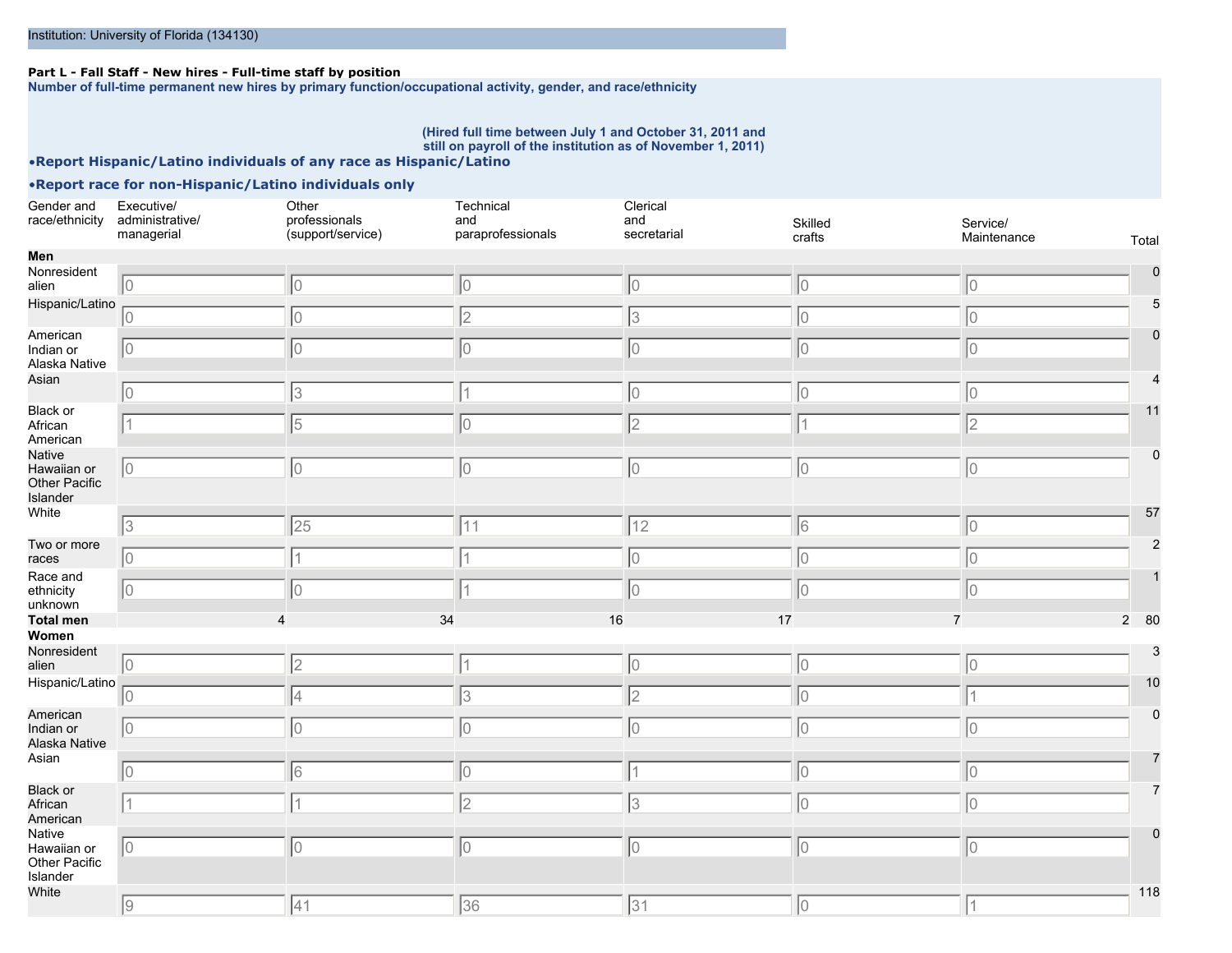| Two or more<br>races             |    |    |    |    |  |       |
|----------------------------------|----|----|----|----|--|-------|
| Race and<br>ethnicity<br>unknown |    |    |    |    |  |       |
| <b>Total women</b>               | 10 | 55 | 42 | 38 |  | 2 147 |
| <b>Total</b>                     | 14 | 89 | 58 | 55 |  | 4 227 |
| (men+women)                      |    |    |    |    |  |       |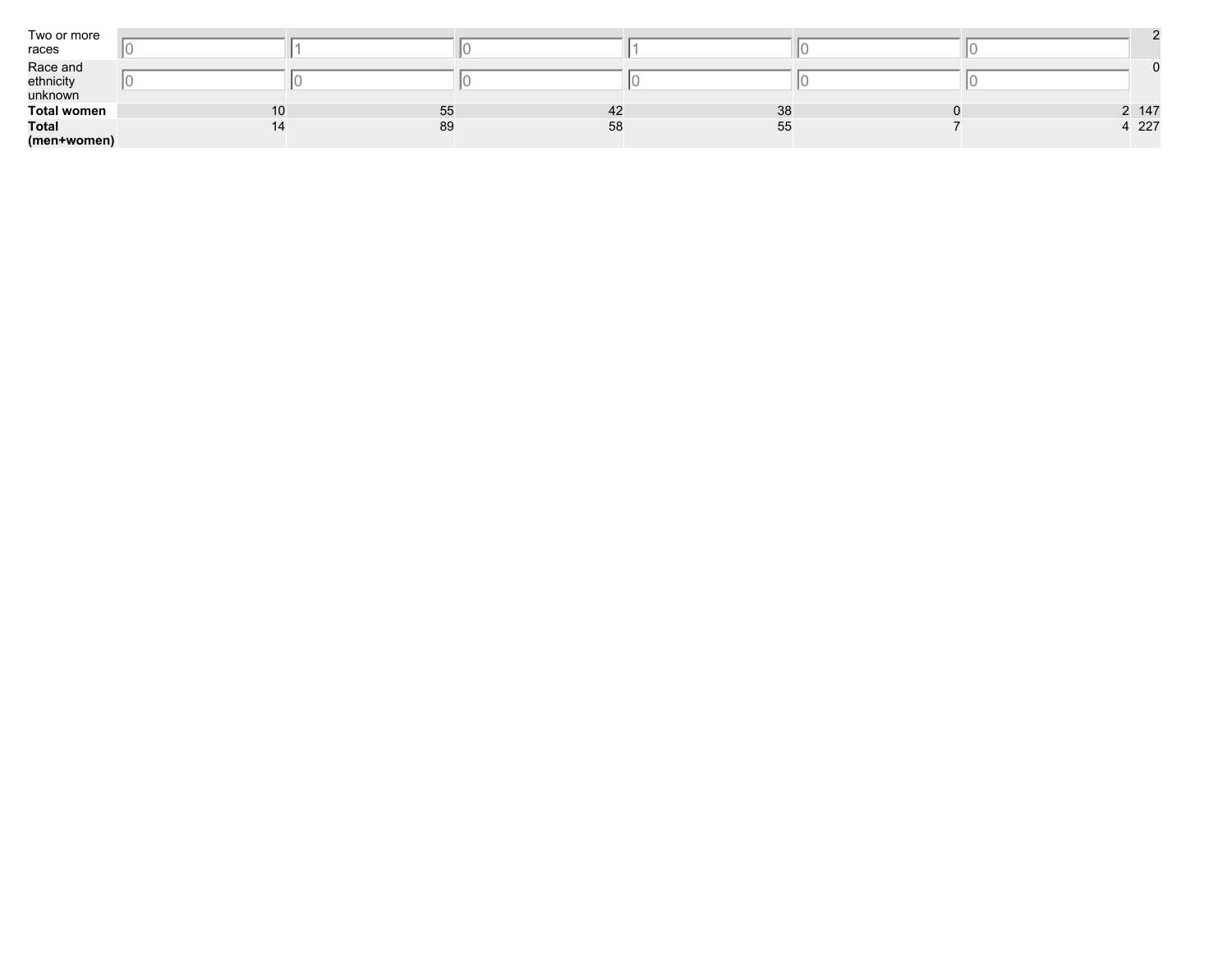#### **Part L - Fall Staff - New hires - Totals**

**Total number of full-time permanent new hires by gender and race/ethnicity**

#### **(Hired full time between July 1 and October 31, 2011 and still on payroll of the institution as of November 1, 2011)**

|                                           | Total men | Total women | Total (men+women) |
|-------------------------------------------|-----------|-------------|-------------------|
| Nonresident alien                         |           |             | 12                |
| Hispanic/Latino                           | 10        | 14          | 24                |
| American Indian or Alaska Native          |           |             |                   |
| Asian                                     | 14        | 13          | 27                |
| <b>Black or African American</b>          | 13        | 10          | 23                |
| Native Hawaiian or Other Pacific Islander |           |             |                   |
| White                                     | 105       | 147         | 252               |
| Two or more races                         |           |             | 6                 |
| Race and ethnicity unknown                |           |             |                   |
| <b>Grand total</b>                        | 149       | 197         | 346               |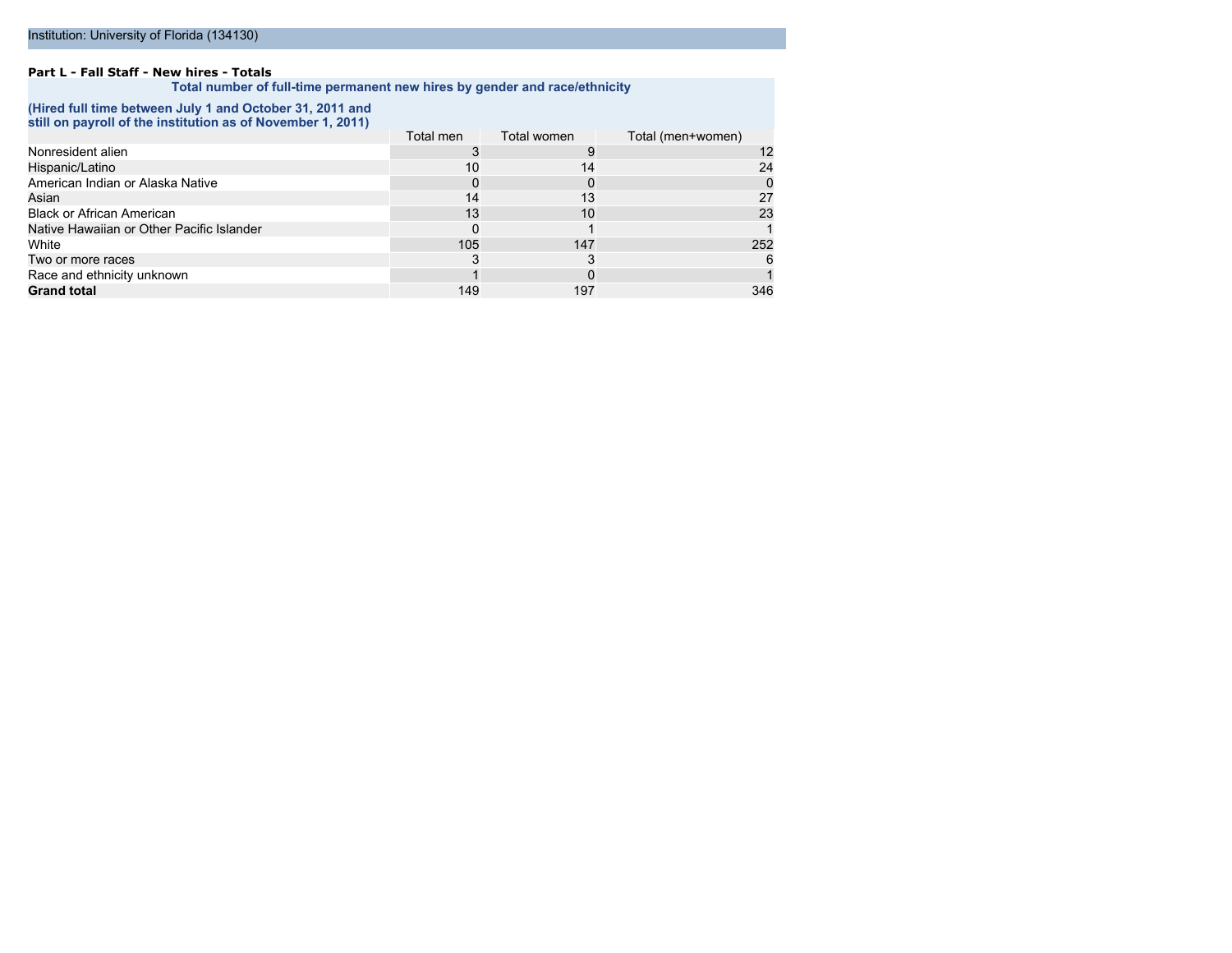#### **Human Resources Survey Evaluation**

**Were any staff members difficult to categorize? If so, please explain in the box below.**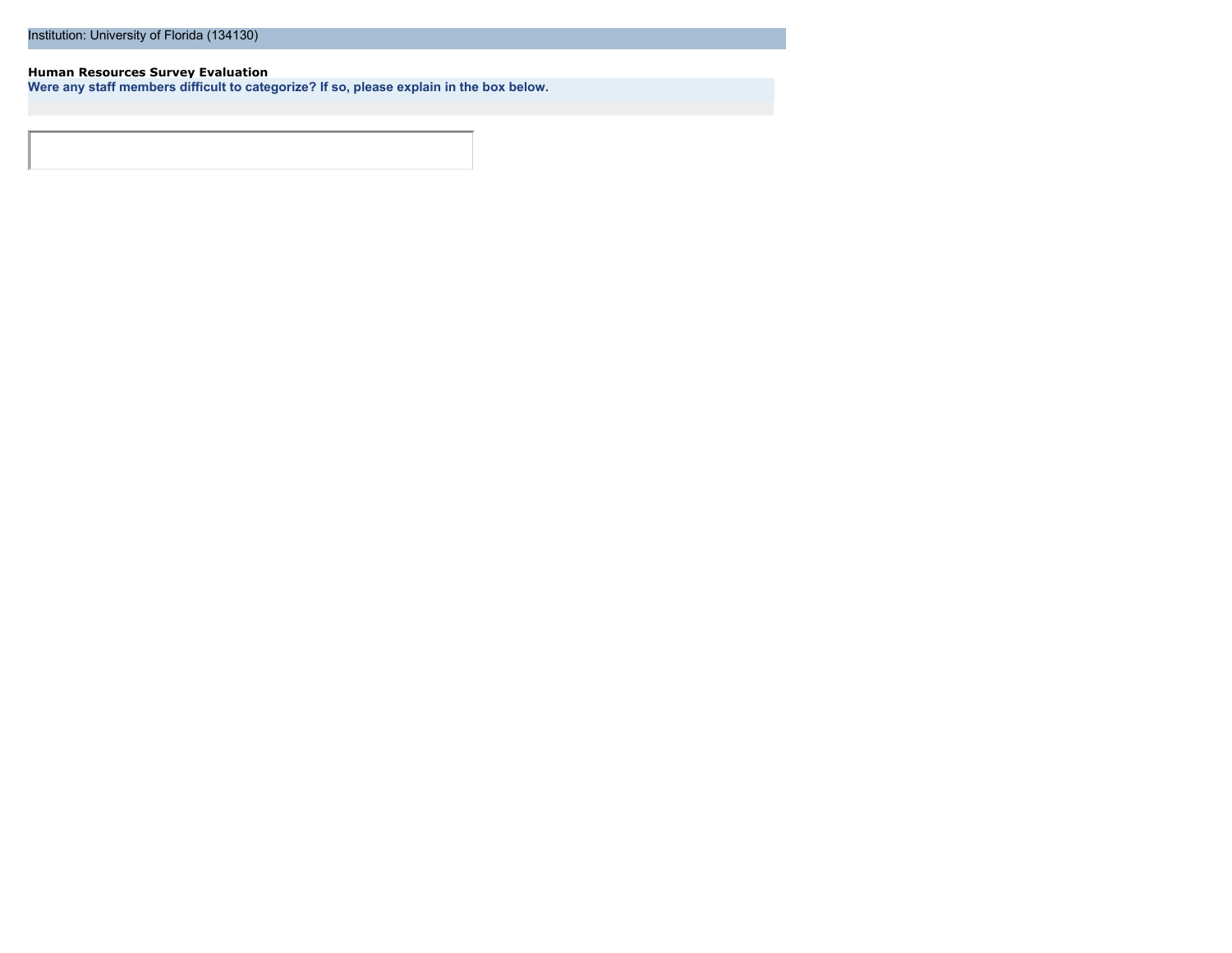#### **Summary**

### **Human Resources Component Summary (Applicable to Degree-granting institutions and Related Administrative Offices)**

IPEDS collects important information regarding your institution. All data reported in IPEDS survey components become available in the IPEDS Data Center and appear as aggregated data in various Department of Education reports. Additionally, some of the reported data appears specifically for your institution through the College Navigator website and is included in your institution's Data Feedback Report (DFR). The purpose of this summary is to provide you an opportunity to view some of the data that, when accepted through the IPEDS quality control process, will appear on the College Navigator website and/or your DFR. College Navigator is updated approximately three months after the data collection period closes and Data Feedback Reports will be available through the ExPT and sent to your institution's CEO in November 2012.

Please review your data for accuracy. If you have questions about the data displayed below after reviewing the data reported on the survey screens, please contact the IPEDS Help Desk at: 1-877-225-2568 or ipedshelp@rti.org.

#### **Number of staff by employment status and primary function/occupational activity: Fall 2011**

| <b>Primary function/occupational activity</b>                                         | <b>Reported values</b>       | <b>FTE</b><br>staff          |        |
|---------------------------------------------------------------------------------------|------------------------------|------------------------------|--------|
|                                                                                       | Number of<br>full-time staff | Number of<br>part-time staff |        |
| <b>Total number of staff</b>                                                          | 12,682                       | 1,034                        | 13,027 |
| <b>Professional staff</b>                                                             | 8,372                        | 978                          | 8,698  |
| Staff whose primary responsibility is instruction, research, and/or<br>public service | 4,285                        | 855                          | 4,570  |
| Primary instruction                                                                   | 2,588                        | 447                          | 2,737  |
| Instruction/research/public service                                                   | 74                           | 19                           | 80     |
| Primarily research                                                                    | 514                          | 71                           | 538    |
| Primarily public service                                                              | 1,109                        | 318                          | 1,215  |
| Executive/administrative/managerial                                                   | 669                          | 13                           | 673    |
| Other professionals (support/service)                                                 | 3,418                        | 110                          | 3,455  |
| Non-professional staff                                                                | 4,310                        | 56                           | 4,329  |
| Technical and paraprofessional                                                        | 940                          | 17                           | 946    |
| Clerical/secretarial                                                                  | 2,185                        | 37                           | 2,197  |
| Skilled crafts                                                                        | 459                          | 0                            | 459    |
| Service/Maintenance                                                                   | 726                          | 2                            | 727    |

NOTE: Full-time-equivalent (FTE) staff is calculated by summing the total number of full-time staff from the Employees by Assigned Position (EAP) section of the IPEDS HR component and adding one-third of the total number of part-time staff from the EAP section. Graduate assistants are not included in the above figures. Many of the FTE figures are included in the DFR.

### **Salaries of full-time instructional staff by contract length and academic rank: Academic year 2011-12**

| Academic<br>rank | <b>Reported values</b>                                             |                |                                                                     |                | <b>Equated 9-month</b> |                     |
|------------------|--------------------------------------------------------------------|----------------|---------------------------------------------------------------------|----------------|------------------------|---------------------|
|                  | <b>Full-time instructional</b><br>staff on<br>9/10-month contracts |                | <b>Full-time instructional</b><br>staff on<br>11/12-month contracts |                |                        |                     |
|                  | Number of<br>staff                                                 | Salary outlays | Number of<br>staff                                                  | Salary outlays | Number of<br>staff     | Average<br>salaries |